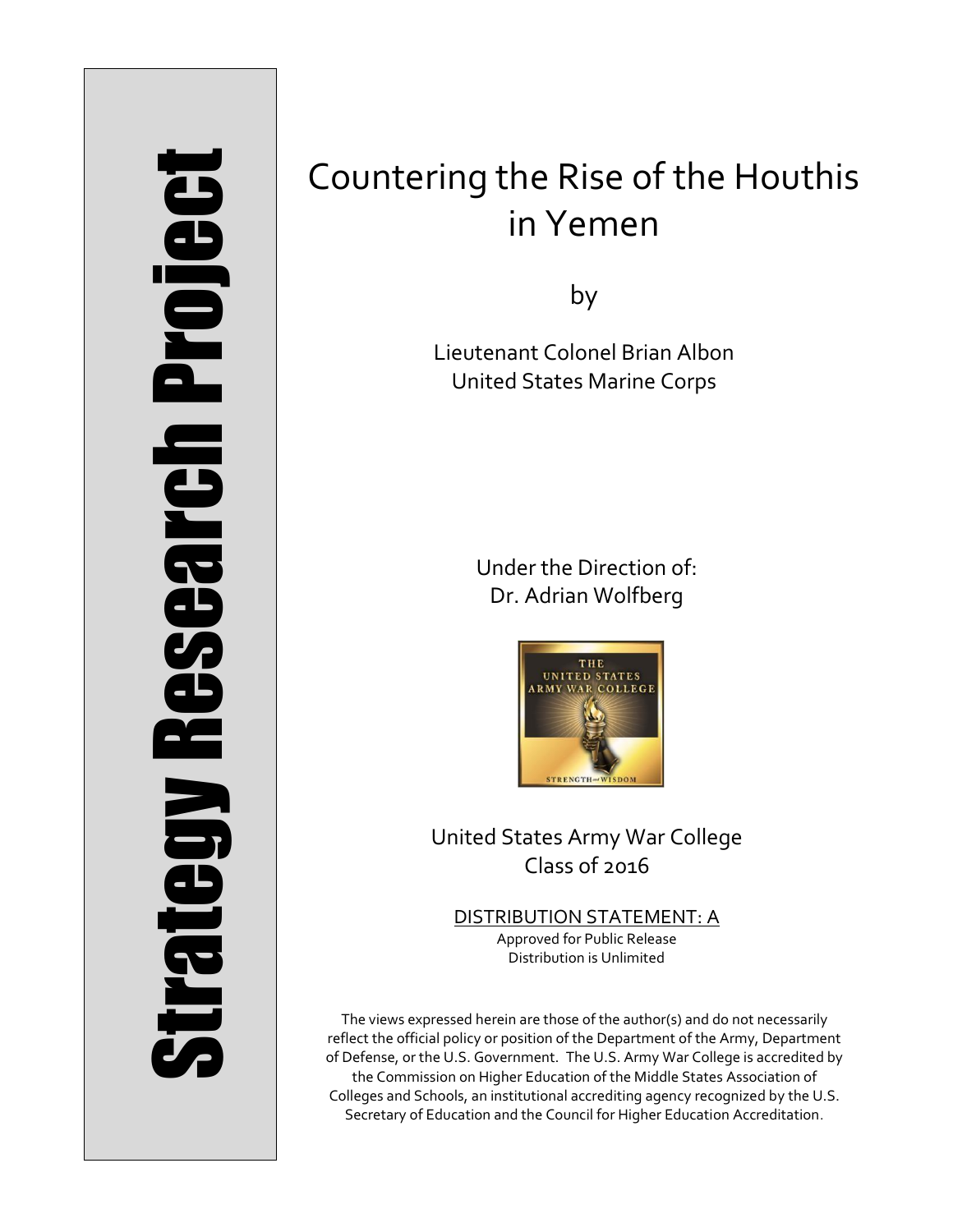| <b>REPORT DOCUMENTATION PAGE</b>                                                                                                                                                                                                                                                                                                                                                                                                                                                                                                                                                                                                                                                                                                                                                                                                                                                                                                                                                                                                                                                                                                                                                                                                                                                                                                                                              |                                               |                    |                           |    |                     | Form Approved--OMB No. 0704-0188                 |  |
|-------------------------------------------------------------------------------------------------------------------------------------------------------------------------------------------------------------------------------------------------------------------------------------------------------------------------------------------------------------------------------------------------------------------------------------------------------------------------------------------------------------------------------------------------------------------------------------------------------------------------------------------------------------------------------------------------------------------------------------------------------------------------------------------------------------------------------------------------------------------------------------------------------------------------------------------------------------------------------------------------------------------------------------------------------------------------------------------------------------------------------------------------------------------------------------------------------------------------------------------------------------------------------------------------------------------------------------------------------------------------------|-----------------------------------------------|--------------------|---------------------------|----|---------------------|--------------------------------------------------|--|
| The public reporting burden for this collection of information is estimated to average 1 hour per response, including the time for reviewing instructions, searching existing data sources, gathering and<br>maintaining the data needed, and completing and reviewing the collection of information. Send comments regarding this burden estimate or any other aspect of this collection of information, including<br>suggestions for reducing the burden, to Department of Defense, Washington Headquarters Services, Directorate for Information Operations and Reports (0704-0188), 1215 Jefferson Davis Highway,<br>Suite 1204, Arlington, VA 22202-4302. Respondents should be aware that notwithstanding any other provision of law, no person shall be subject to any penalty for failing to comply with a collection of<br>information if it does not display a currently valid OMB control number. PLEASE DO NOT RETURN YOUR FORM TO THE ABOVE ADDRESS.                                                                                                                                                                                                                                                                                                                                                                                                             |                                               |                    |                           |    |                     |                                                  |  |
|                                                                                                                                                                                                                                                                                                                                                                                                                                                                                                                                                                                                                                                                                                                                                                                                                                                                                                                                                                                                                                                                                                                                                                                                                                                                                                                                                                               | 1. REPORT DATE (DD-MM-YYYY)<br>2. REPORT TYPE |                    |                           |    |                     | 3. DATES COVERED (From - To)                     |  |
| 01-04-2016                                                                                                                                                                                                                                                                                                                                                                                                                                                                                                                                                                                                                                                                                                                                                                                                                                                                                                                                                                                                                                                                                                                                                                                                                                                                                                                                                                    |                                               |                    | STRATEGY RESEARCH PROJECT |    |                     |                                                  |  |
| <b>4. TITLE AND SUBTITLE</b>                                                                                                                                                                                                                                                                                                                                                                                                                                                                                                                                                                                                                                                                                                                                                                                                                                                                                                                                                                                                                                                                                                                                                                                                                                                                                                                                                  |                                               |                    |                           |    |                     | <b>5a. CONTRACT NUMBER</b>                       |  |
| Countering the Rise of the Houthis in Yemen                                                                                                                                                                                                                                                                                                                                                                                                                                                                                                                                                                                                                                                                                                                                                                                                                                                                                                                                                                                                                                                                                                                                                                                                                                                                                                                                   |                                               |                    |                           |    |                     | <b>5b. GRANT NUMBER</b>                          |  |
|                                                                                                                                                                                                                                                                                                                                                                                                                                                                                                                                                                                                                                                                                                                                                                                                                                                                                                                                                                                                                                                                                                                                                                                                                                                                                                                                                                               |                                               |                    |                           |    |                     | 5c. PROGRAM ELEMENT NUMBER                       |  |
| 6. AUTHOR(S)                                                                                                                                                                                                                                                                                                                                                                                                                                                                                                                                                                                                                                                                                                                                                                                                                                                                                                                                                                                                                                                                                                                                                                                                                                                                                                                                                                  |                                               |                    |                           |    |                     | <b>5d. PROJECT NUMBER</b>                        |  |
| Lieutenant Colonel Brian Albon                                                                                                                                                                                                                                                                                                                                                                                                                                                                                                                                                                                                                                                                                                                                                                                                                                                                                                                                                                                                                                                                                                                                                                                                                                                                                                                                                |                                               |                    |                           |    |                     | <b>5e. TASK NUMBER</b>                           |  |
| <b>United States Marine Corps</b>                                                                                                                                                                                                                                                                                                                                                                                                                                                                                                                                                                                                                                                                                                                                                                                                                                                                                                                                                                                                                                                                                                                                                                                                                                                                                                                                             |                                               |                    |                           |    |                     | <b>5f. WORK UNIT NUMBER</b>                      |  |
|                                                                                                                                                                                                                                                                                                                                                                                                                                                                                                                                                                                                                                                                                                                                                                                                                                                                                                                                                                                                                                                                                                                                                                                                                                                                                                                                                                               |                                               |                    |                           |    |                     | 8. PERFORMING ORGANIZATION                       |  |
| 7. PERFORMING ORGANIZATION NAME(S) AND ADDRESS(ES)<br>Dr. Adrian Wolfberg                                                                                                                                                                                                                                                                                                                                                                                                                                                                                                                                                                                                                                                                                                                                                                                                                                                                                                                                                                                                                                                                                                                                                                                                                                                                                                     |                                               |                    |                           |    |                     | <b>REPORT NUMBER</b>                             |  |
| 9. SPONSORING/MONITORING AGENCY NAME(S) AND ADDRESS(ES)<br>U.S. Army War College, 122 Forbes Avenue, Carlisle, PA 17013                                                                                                                                                                                                                                                                                                                                                                                                                                                                                                                                                                                                                                                                                                                                                                                                                                                                                                                                                                                                                                                                                                                                                                                                                                                       |                                               |                    |                           |    |                     | 10. SPONSOR/MONITOR'S ACRONYM(S)                 |  |
|                                                                                                                                                                                                                                                                                                                                                                                                                                                                                                                                                                                                                                                                                                                                                                                                                                                                                                                                                                                                                                                                                                                                                                                                                                                                                                                                                                               |                                               |                    |                           |    |                     | 11. SPONSOR/MONITOR'S REPORT<br><b>NUMBER(S)</b> |  |
| <b>12. DISTRIBUTION / AVAILABILITY STATEMENT</b><br>Distribution A: Approved for Public Release. Distribution is Unlimited.<br>Please consider submitting to DTIC for worldwide availability? YES: $X$ or NO: $\Box$ (student check one)<br>Project Adviser recommends DTIC submission?<br>YES: $X$ or NO: $\Box$ (PA check one)                                                                                                                                                                                                                                                                                                                                                                                                                                                                                                                                                                                                                                                                                                                                                                                                                                                                                                                                                                                                                                              |                                               |                    |                           |    |                     |                                                  |  |
| <b>13. SUPPLEMENTARY NOTES</b><br>Word Count: 6,548                                                                                                                                                                                                                                                                                                                                                                                                                                                                                                                                                                                                                                                                                                                                                                                                                                                                                                                                                                                                                                                                                                                                                                                                                                                                                                                           |                                               |                    |                           |    |                     |                                                  |  |
| <b>14. ABSTRACT</b><br>Iranian supported Houthi rebels are the primary destabilizing factor in Yemen. Iranian provision of money,<br>training, and lethal aid to this quasi-Shia minority empowered them to oust the internationally recognized<br>government of Yemen and plunge the impoverished nation into civil war. This Houthi-caused strife<br>precipitated a significant humanitarian disaster by creating over one million internally displaced people that<br>greatly exacerbated preexisting food, water, and fuel shortages. The Houthis also expanded the fighting<br>into Saudi Arabia in retaliation for the Saudi-led coalition fighting to return ousted Yemeni President Hadi to<br>power. Iranian armed Houthi fighters could easily threaten global shipping passing through the Bab el-<br>Mandab Strait in which 4.7 million barrels of oil transit daily. Lastly, the Houthi-generated civil war disrupted<br>U.S. counterterrorism operations targeting Al-Qaida in the Arabian Peninsula, arguably one of the most<br>dangerous extremist groups attempting to target the U.S. homeland. U.S. intervention through diplomatic<br>dialogue and economic incentives to persuade Iran to abandon their lethal aid and decrease financial<br>support to the Houthi rebels would likely revert the Houthis to a localized danger vice a regional threat. |                                               |                    |                           |    |                     |                                                  |  |
| <b>15. SUBJECT TERMS</b><br>Houthi, Huthi, Saudi Arabia, Shabab al Moumineem, Zaydi                                                                                                                                                                                                                                                                                                                                                                                                                                                                                                                                                                                                                                                                                                                                                                                                                                                                                                                                                                                                                                                                                                                                                                                                                                                                                           |                                               |                    |                           |    |                     |                                                  |  |
| 16. SECURITY CLASSIFICATION OF:                                                                                                                                                                                                                                                                                                                                                                                                                                                                                                                                                                                                                                                                                                                                                                                                                                                                                                                                                                                                                                                                                                                                                                                                                                                                                                                                               |                                               |                    | 17. LIMITATION            |    | 18. NUMBER OF PAGES | 19a. NAME OF RESPONSIBLE PERSON                  |  |
| a. REPORT<br>UU                                                                                                                                                                                                                                                                                                                                                                                                                                                                                                                                                                                                                                                                                                                                                                                                                                                                                                                                                                                                                                                                                                                                                                                                                                                                                                                                                               | <b>b. ABSTRACT</b><br>UU                      | c. THIS PAGE<br>UU | OF ABSTRACT<br>UU         | 31 |                     | 19b. TELEPHONE NUMBER (w/area code)              |  |

**Standard Form 298** (Rev. 8/98), Prescribed by ANSI Std. Z39.18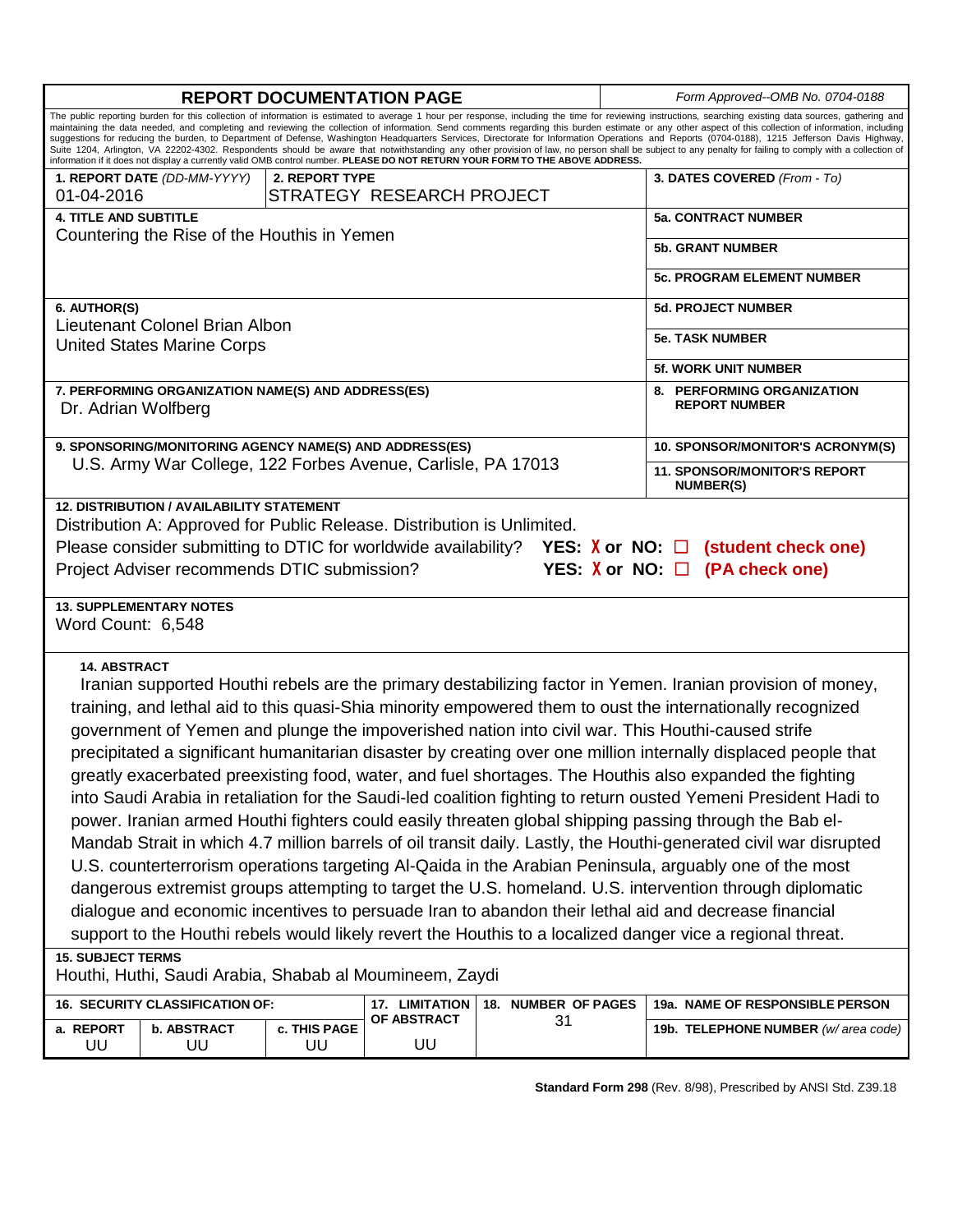### Countering the Rise of the Houthis in Yemen

(6,548 words)

### **Abstract**

Iranian supported Houthi rebels are the primary destabilizing factor in Yemen. Iranian provision of money, training, and lethal aid to this quasi-Shia minority empowered them to oust the internationally recognized government of Yemen and plunge the impoverished nation into civil war. This Houthi-caused strife precipitated a significant humanitarian disaster by creating over one million internally displaced people that greatly exacerbated preexisting food, water, and fuel shortages. The Houthis also expanded the fighting into Saudi Arabia in retaliation for the Saudi-led coalition fighting to return ousted Yemeni President Hadi to power. Iranian armed Houthi fighters could easily threaten global shipping passing through the Bab el-Mandab Strait in which 4.7 million barrels of oil transit daily. Lastly, the Houthi-generated civil war disrupted U.S. counterterrorism operations targeting Al-Qaida in the Arabian Peninsula, arguably one of the most dangerous extremist groups attempting to target the U.S. homeland. U.S. intervention through diplomatic dialogue and economic incentives to persuade Iran to abandon their lethal aid and decrease financial support to the Houthi rebels would likely revert the Houthis to a localized danger vice a regional threat.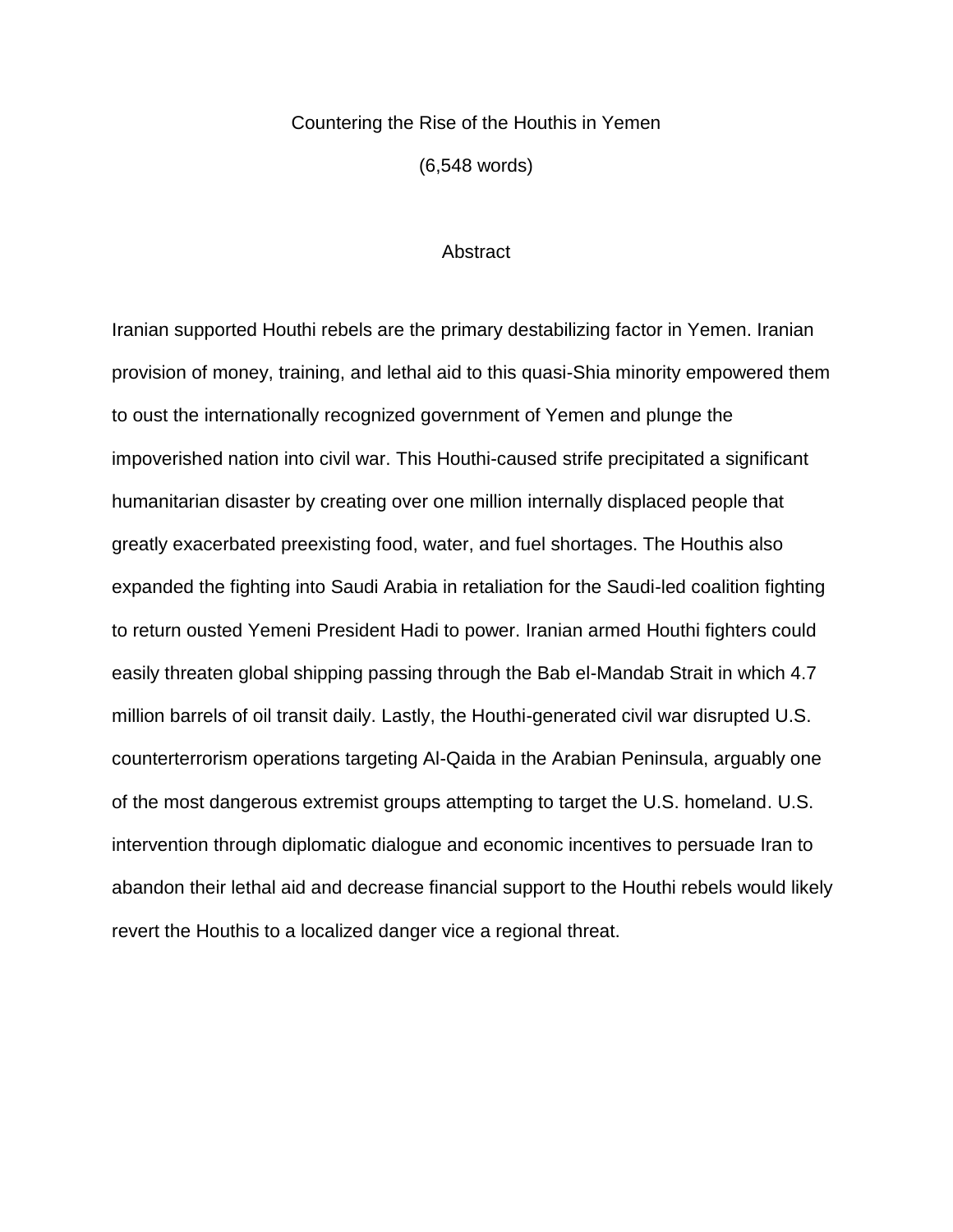### **Countering the Rise of the Houthis in Yemen**

While recent United States (U.S.) attention in the Middle East has focused primarily on ongoing counterterrorism operations in Iraq and Syria, the Yemeni civil war that began in 2015 threatens U.S. national interests in the region as well. Seeking to broaden its influence in the region, Iran empowered a long oppressed Shia minority to plunge Yemen into civil war. The resultant conflict created a catastrophic humanitarian disaster, widened into a conflict with Saudi Arabia, derailed U.S. counterterrorism efforts in Yemen, and created a potential threat to international shipping. The deplorable situation in Yemen demands U.S. action. A spectrum of U.S. response options with direct military involvement in Yemen on one side and expanding diplomatic as well as economic action with Iran on the other helps to frame this complex problem. While ongoing operations in Iraq and Syria are important, the U.S. cannot afford to ignore Yemen and the destabilizing presence of the Houthis.

### The Houthi Insurgency

As in many insurgencies, the Houthi conflict involves a disenfranchised minority group that feels marginalized and persecuted by the ruling majority. The term Houthi actually refers to a large and influential family that leads the Zaydi minority.<sup>1</sup> The Zaydis are a sub-sect within Shia Islam who devotedly followed the Prophet Muhammad's great-great-grandson Zayd bin Ali.<sup>2</sup> After Zayd bin Ali's brutal death in 739 AD, his followers sought sanctuary in northern Yemen's mountains where they established their own imamate.<sup>3</sup> For centuries, the prominent Zaydi families, like the Houthis, ruled over northern Yemen.<sup>4</sup> However, Yemen's civil war during the 1960s resulted in the establishment of a republic and the demise of the Zaydi rule. <sup>5</sup> During this chaotic upheaval within Yemen, the Zaydi dynasty that governed for over 1,000 years, instantly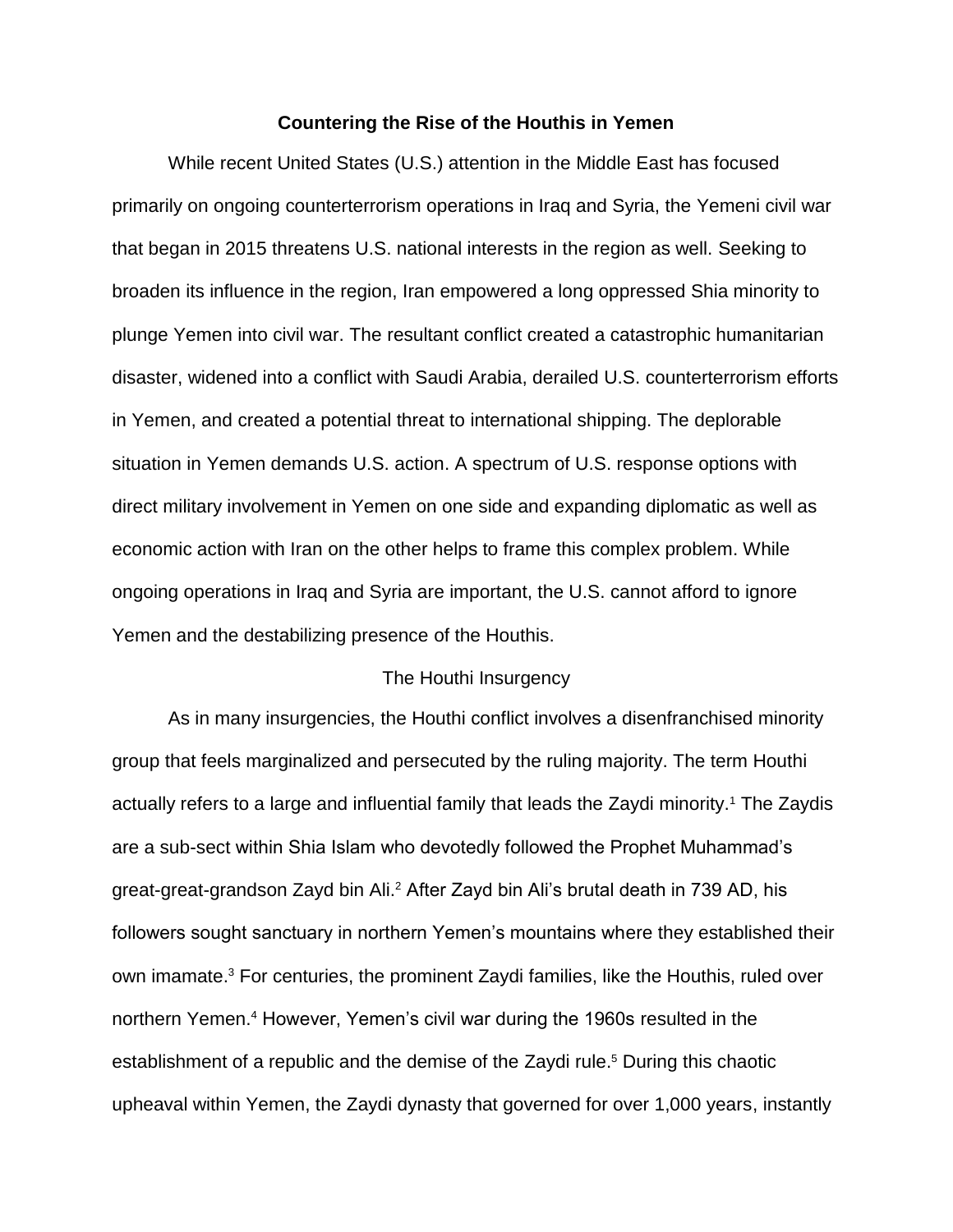became powerless and once again found themselves withdrawing to the mountains to escape persecution.<sup>6</sup>

After decades of subsisting on the fringes of Yemen's society, in 1992, the Zaydis founded Shabab al Moumineen (Believing Youth), a political movement to champion rights for the Zaydi minority.<sup>7</sup> Some Sunni scholars point to the creation of Shabab al Moumineen as the first tangible evidence of Iranian influence over this Shia minority, and, as a result, the first step in unifying the Zaydis toward the current conflict.<sup>8</sup> Indeed, a prominent Yemeni scholar and leader of a rival political party asserted that the founding members of Shabab al Moumineem, Mohammed Salem Azzan and Abdul-Karim Jadban, maintained close connections with prominent Shia leaders in Iran and Lebanon.<sup>9</sup>

Over the next decade, the Government of Yemen under President Saleh successfully maintained the status quo in regards to relations with the Zaydis; they remained on the fringes of Yemen society. However, this Shia minority found their voice in Hussein al Houthi, a prominent cleric whose rhetoric against Saleh grew increasingly direct and violent.<sup>10</sup> In an effort to decapitate this growing movement, Saleh ordered his forces to attack in June 2004, resulting in four months of intermittent fighting that culminated with Hussein al Houthi's death in September.<sup>11</sup> However, instead of ending the Zaydis' movement, al Houthi's death served as an accelerant, ushering in the Houthi insurgency.

After al Houthi's death, the Houthi insurgency against Saleh's regime ebbed and flowed, ultimately weakening the Government of Yemen and outlasting Saleh. Between 2004 and 2012, the Houthis utilized classic insurgent tactics by taking advantage of the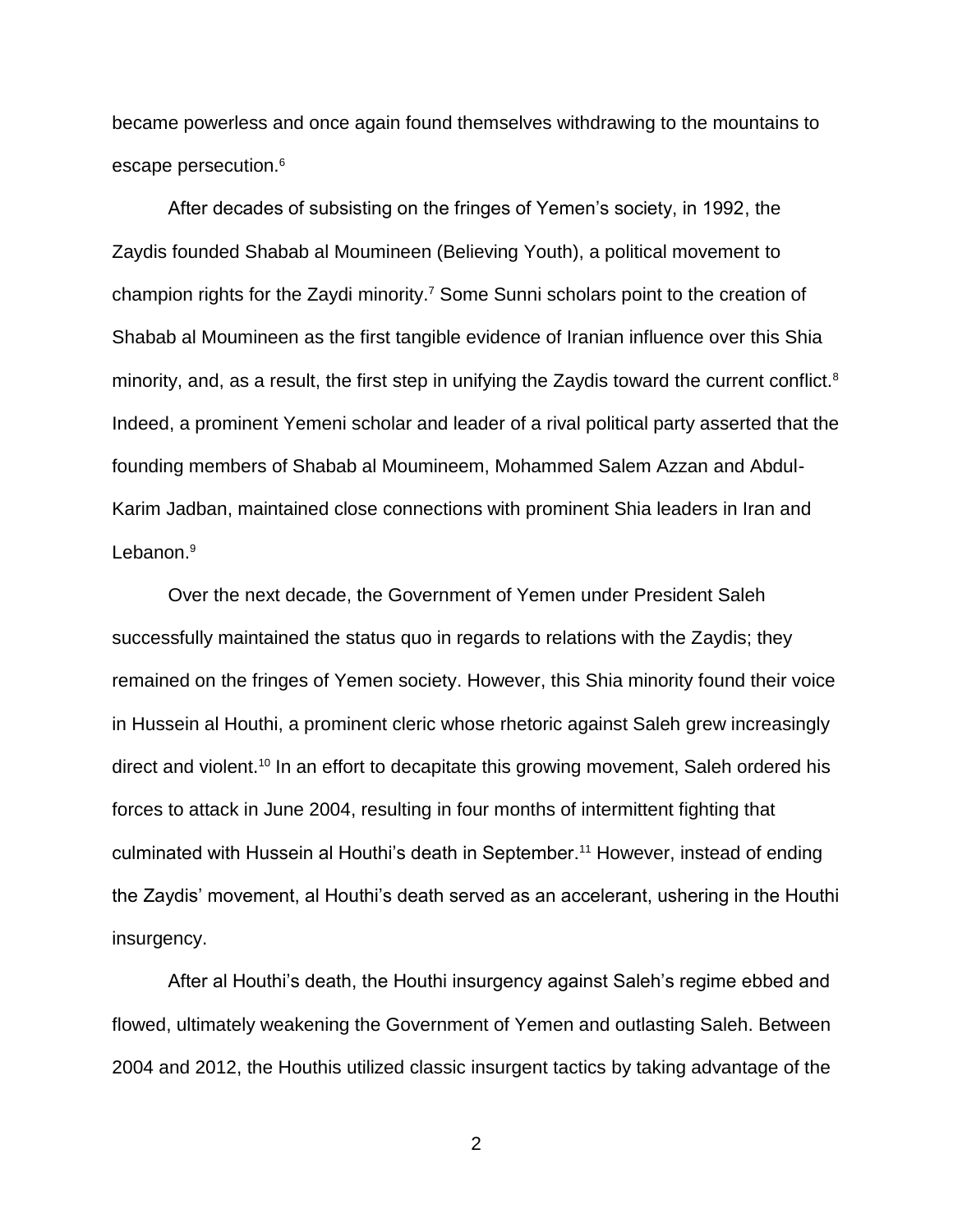mountainous terrain and channelizing road network to attrite Saleh's military when they conducted their raids into the northern mountains. Due to the civilian casualties and economic damage wrought by Saleh's military sweeps against the Houthis, these incursions served to galvanize the Houthi population against Saleh and exacerbate the conflict.<sup>12</sup>

Enduring Saleh's military sweeps into their homeland, the Houthis responded by employing terrorist tactics such as sniping operations and bombings that frequently incited a disproportionally heavy-handed response from the military. On rare occasions, a Houthi terrorist would even infiltrate Sana'a, the capital of Yemen, and conduct a simple attack as exemplified by a late April 2005 grenade attack and May 2005 assassination attempt of a military officer.<sup>13</sup> The military's clumsy and heavy handed tactics against the Houthis coupled with their seemingly inability to defend the capital made Saleh and his military appear inept and undisciplined. Noted scholar Gregory Johnsen succinctly described these tumultuous years when he stated, "In time, the fighting that started in the north would grow into a contest between Yemen's powerful Zaydis and its more numerous Sunnis, weakening Salih and his military…"<sup>14</sup> The Zaydis outlasted Saleh as Abd Rabu Mansur Hadi replaced him as president in February 2012.<sup>15</sup>

Not surprisingly, Hadi inherited a deeply fractured and weakened country, largely due to its long-standing struggle with the Houthis. The fighting between the Houthi rebels and Saleh not only drained the economy, but had indeed made the military weak, thus encouraging various factions within Yemen to press their agendas. For example, in addition to the growing Houthi movement, the Government of Yemen also faced Al-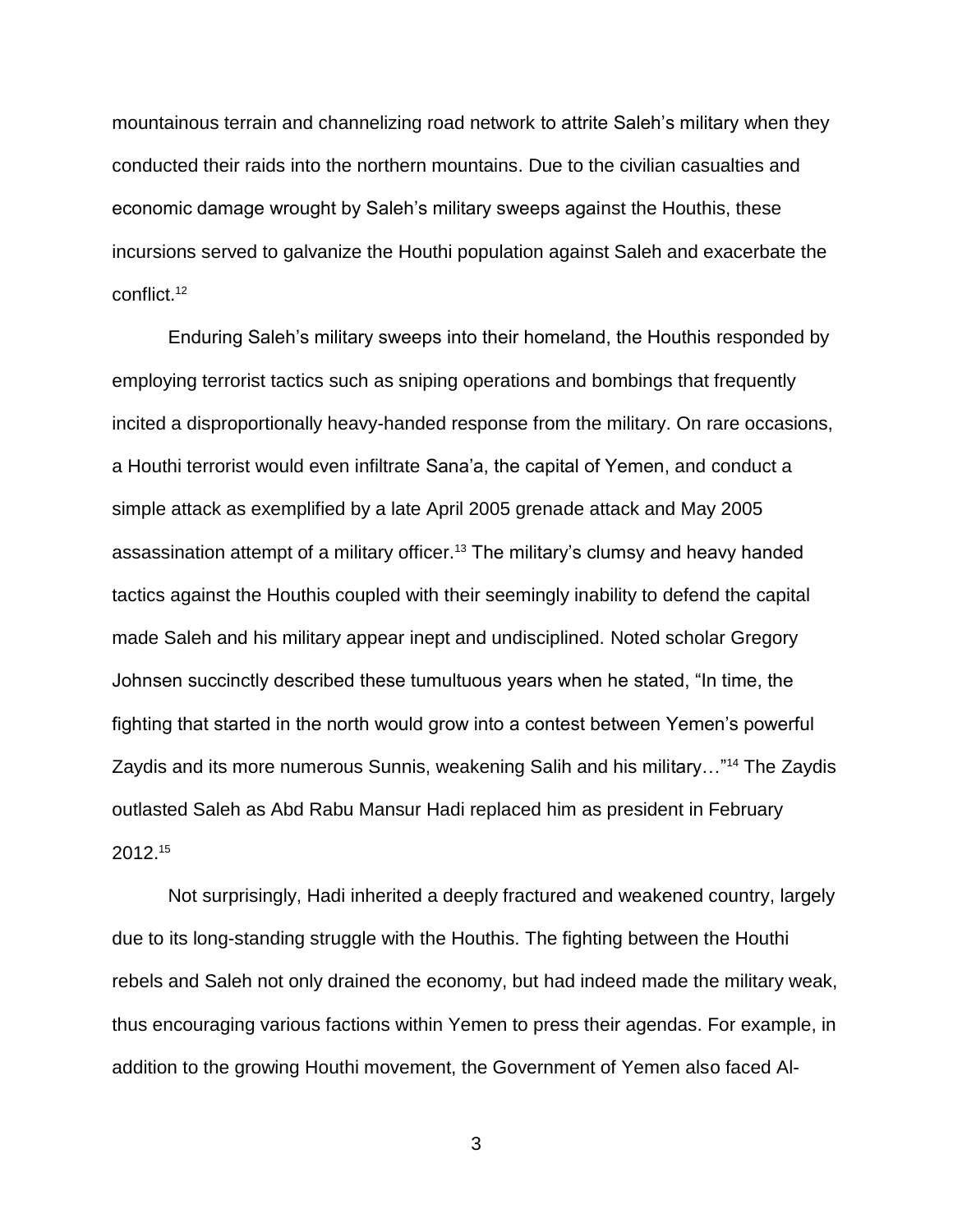Hirak, a southern Sunni separatist movement, and Al-Qaida in the Arabian Peninsula (AQAP), a dangerous and effective sub-element to Al-Qaida who conducted regional attacks as well as operations directed at Europe and America.<sup>16</sup> Like sharks smelling blood in the water, these elements circled Hadi's government waiting for the opportune time to strike.

For the Houthis, Hadi's end to fuel subsidies in July 2014 and the resultant sharp rise in fuel prices served as the catalyst to broaden their support base and organize anti-Hadi protests. <sup>17</sup> Mass demonstrations organized by the Houthis clashed with Hadi's supporters and Sunni groups, creating chaos in Sana'a. Capitalizing on the resultant bedlam, Sunni southern separatists took this opportunity to increase their demands for independence. Assaulted from all directions of society, Hadi's government started to fracture along these long-standing societal fault lines with even the military splitting as formations left Hadi to support the southern separatists, the Houthis, and even former President Saleh who ironically also eventually sided with the Houthis.<sup>18</sup> As Hadi's regime rapidly deteriorated, the Houthi rebels captured the capital in September 2014.<sup>19</sup>

In January 2015, the Houthis solidified their control of Sana'a, resulting in the government dissolving and Hadi fleeing to Saudi Arabia where he remains the internationally recognized legitimate leader of Yemen.<sup>20</sup> In February 2015, the Houthis boldly issued a new constitution and established their own government while their military arm sought to expand their control over Yemen by marching west and south to capture critical port cities.<sup>21</sup> Concerned by the destabilizing security situation on their southern border, Saudi Arabia created a coalition in March 2015, drawn from the other members of the Gulf Coalition Council (GCC) to beat the Houthi rebels back in order to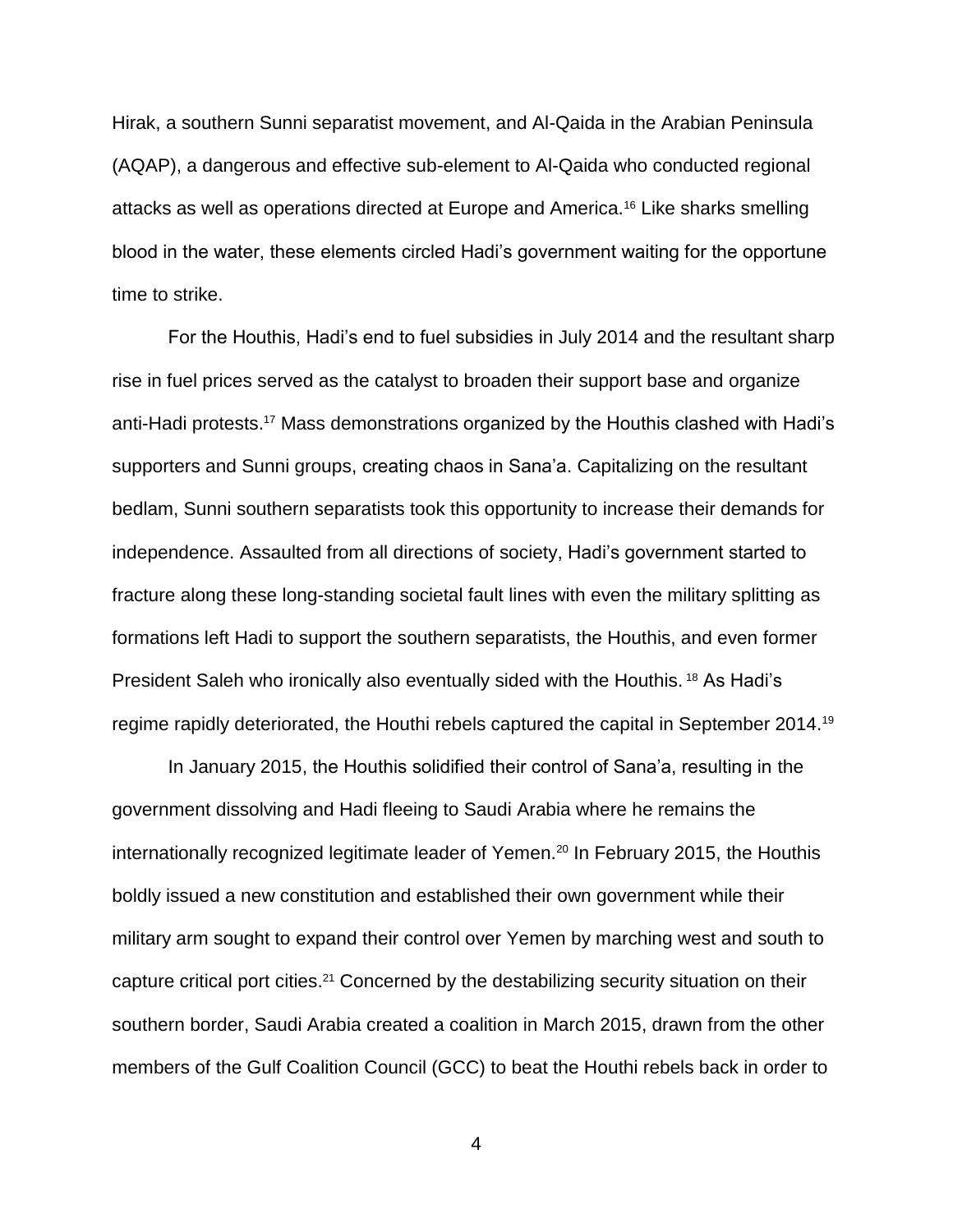reestablish Hadi's government. Yemen remains fractured by war as Houthis, the Saudi Coalition, and Sunni extremists groups, notably AQAP, all fight for control. Since its inception in 1992, the Houthi movement endured harsh military repression, outlasted Saleh's oppressive regime, broadened their support base, and ultimately achieved their goal of reasserting themselves as the ruling party of the region. The Houthis could not have achieved such remarkable success without Iranian support, discussed next.

### Iran's Support to the Houthis

The combined assessment by U.S. political and military officials, Saudi political officials, and numerous Yemeni public and private voices points to a definitive Iranian-Houthi connection. Ever since the 1992 inception of the current Houthi insurgency, Iran provided direct and indirect support to this Shia minority. Iranian support greatly empowered the Houthis, enabling them to openly challenge the Government of Yemen and ultimately overthrow Hadi's regime.

Iran's provision of support to the Shia Houthis in Yemen aligns with Iran's broader strategy of using proxy groups to exert their influence in a region. This strategy is articulated in Iranian doctrine as exemplified by publications from the Revolutionary Guard's Command College that emphasized, among other things, "…the use of prorevolutionary proxies outside Iran's borders."<sup>22</sup> For example, Iran maintains a longstanding relationship with Hezbollah to assert influence in Lebanon and Syria while also indirectly targeting Israel.<sup>23</sup> Moreover, since 2001, Iran supported disparate elements in western and southwestern Afghanistan to undermine U.S. sway in Afghanistan while simultaneously seeking to increase their own power.<sup>24</sup> Iranian political, economic, and possibly even lethal support to the Shia majority in Iraq serves as another clear example of Iran creating and leveraging proxy forces.<sup>25</sup>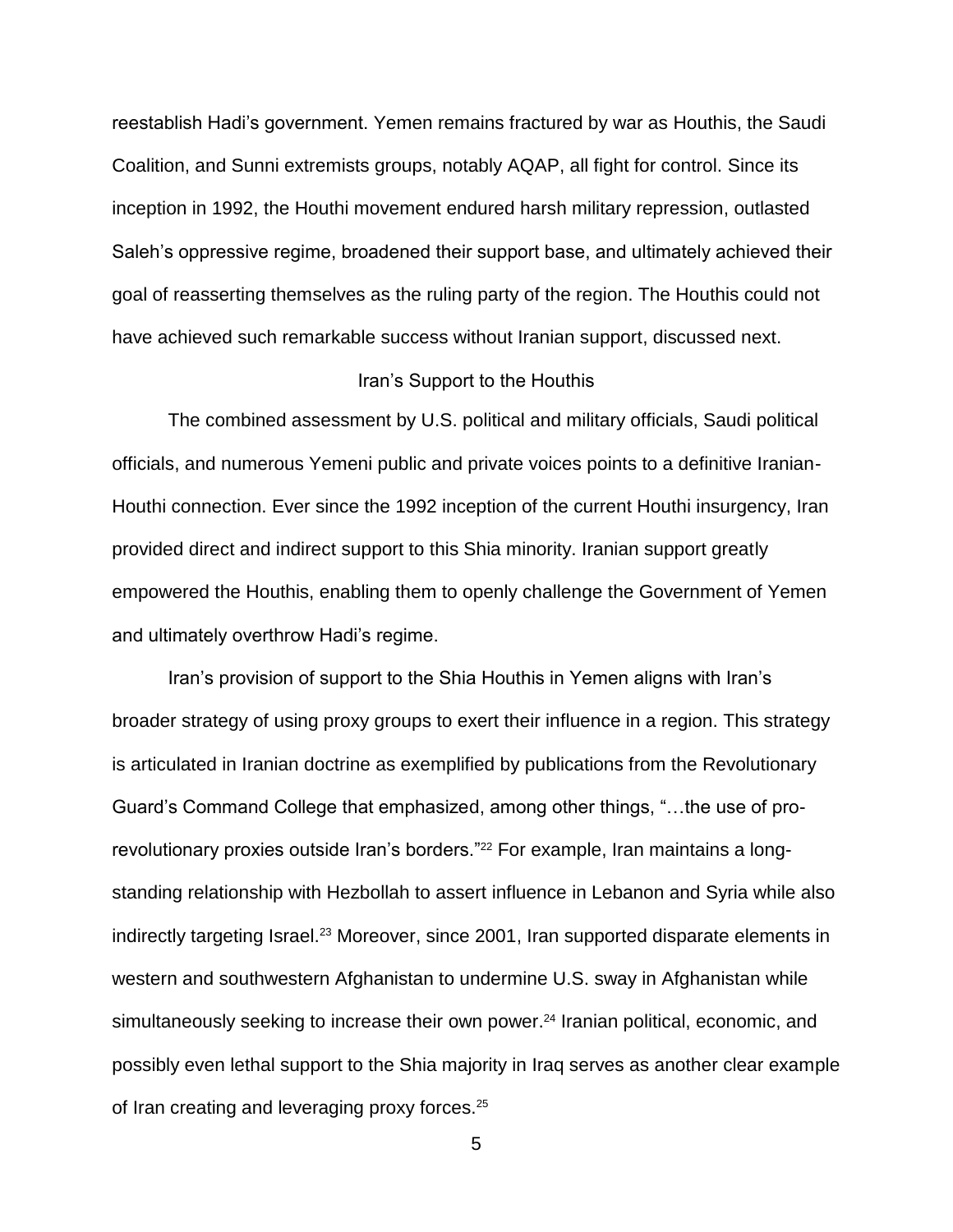Iran essentially establishes proxy groups in key regional countries in order to provide an unconventional defense in depth. In other words, while Iran assists these groups in achieving their own agendas, it simultaneously pushes Iranian interests in the region. Then, should Iran feel threatened, it could leverage these proxy groups to conduct terrorist attacks against its opponents. As senior analyst Stephen Ward described, "Iran's concept of war appears to be to avoid a conventional military conflict, especially with the United States, and to rely on irregular warfare…and terrorism to deter or inhibit an opponent."<sup>26</sup> Iran's proxy groups, the means for this strategy of irregular warfare, are therefore central to Iran's national concept of warfare.

Given Iran's reliance on proxy forces, it is not surprising that Iran supported the Houthi minority in Yemen. As previously mentioned, Yemeni Sunnis point to Hezbollah's direct connection to Shabab al Moumineem founders Mohammed Salem Azzan and Abdul-Karim Jadban as evidence of Iran's involvement prior to the Houthi insurgency. Prominent Hezbollah leaders in Lebanon allegedly provided material support and indoctrination tools to the two Zaydi leaders.<sup>27</sup> For example, a representative from al Haq, a political party that opposes the Houthis, asserted that Azzan and Jadban disseminated videos throughout northern Yemen religious centers that featured notable Lebanese Shia leaders to include Hassan Nasrallah, the third Secretary General of Hezbollah.<sup>28</sup>

Yemen officials also asserted that the Houthis received other direct Iranian support in the form of military training and financial support.<sup>29</sup> For example, in 2008 the Yemeni Deputy Premier for Defense and Security Affairs declared that Houthi fighters had received training in Iran focused on sabotage and basic terrorist tactics.<sup>30</sup>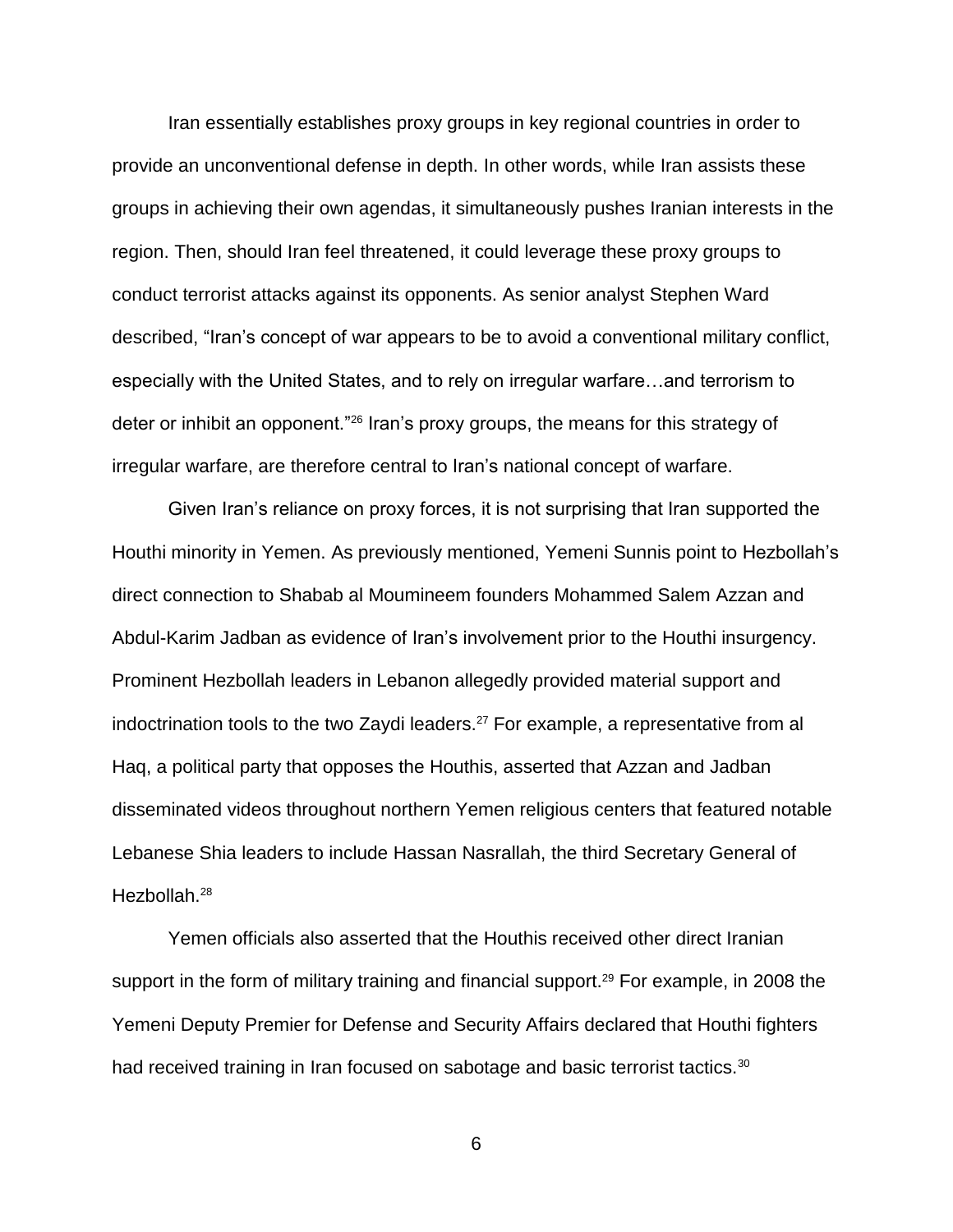Furthermore, this Yemeni official attributed hand grenade attacks in Sana'a and overt plots against the Saudi ambassador to Iranian-trained Houthi rebels.<sup>31</sup> Additionally, the Government of Yemen executed a Zaydi cleric for seeking Iranian financial support for Shabab al Moumineem.<sup>32</sup> According to the related press release, the cleric was guilty of directly contacting Iran's ambassador for support to Shabab al Moumineem and for taking a group to Iran for education, training and the procurement of references for designing organizational policy.<sup>33</sup>

In addition to long-standing assertions by Yemenis that Iran backs the Houthis, numerous senior U.S. political officials have also derided Iran's destabilizing support to the rebels. For example, in his recent testimony before the Senate Foreign Relations Committee, Stephen Seche, the former U.S. ambassador to Yemen from 2007 to 2010, stated, "And in Yemen, the armed Shia insurgency known as the Houthis, which Iran has supported in a variety of way for years, still controls the capital...".<sup>34</sup> Another former U.S. ambassador to Yemen, Gerald M. Feierstein, declared "'Iran has continued to provide financial support, weapons and intelligence to the Houthis; this assistance has encouraged their destabilizing activities."<sup>35</sup> Additionally, in an April 2015 interview with *PBS NewsHour* about the Houthis, Secretary of State John Kerry affirmed, "'There are obviously supplies that have been coming from Iran…there are a number of flights every single week…We are well aware of the support that Iran has been giving to Yemen…". <sup>36</sup> Convinced of external support, the United Nations Security Council on 14 April 2015 imposed UN Resolution 2216 which prohibits the provision of arms to the Houthis.<sup>37</sup>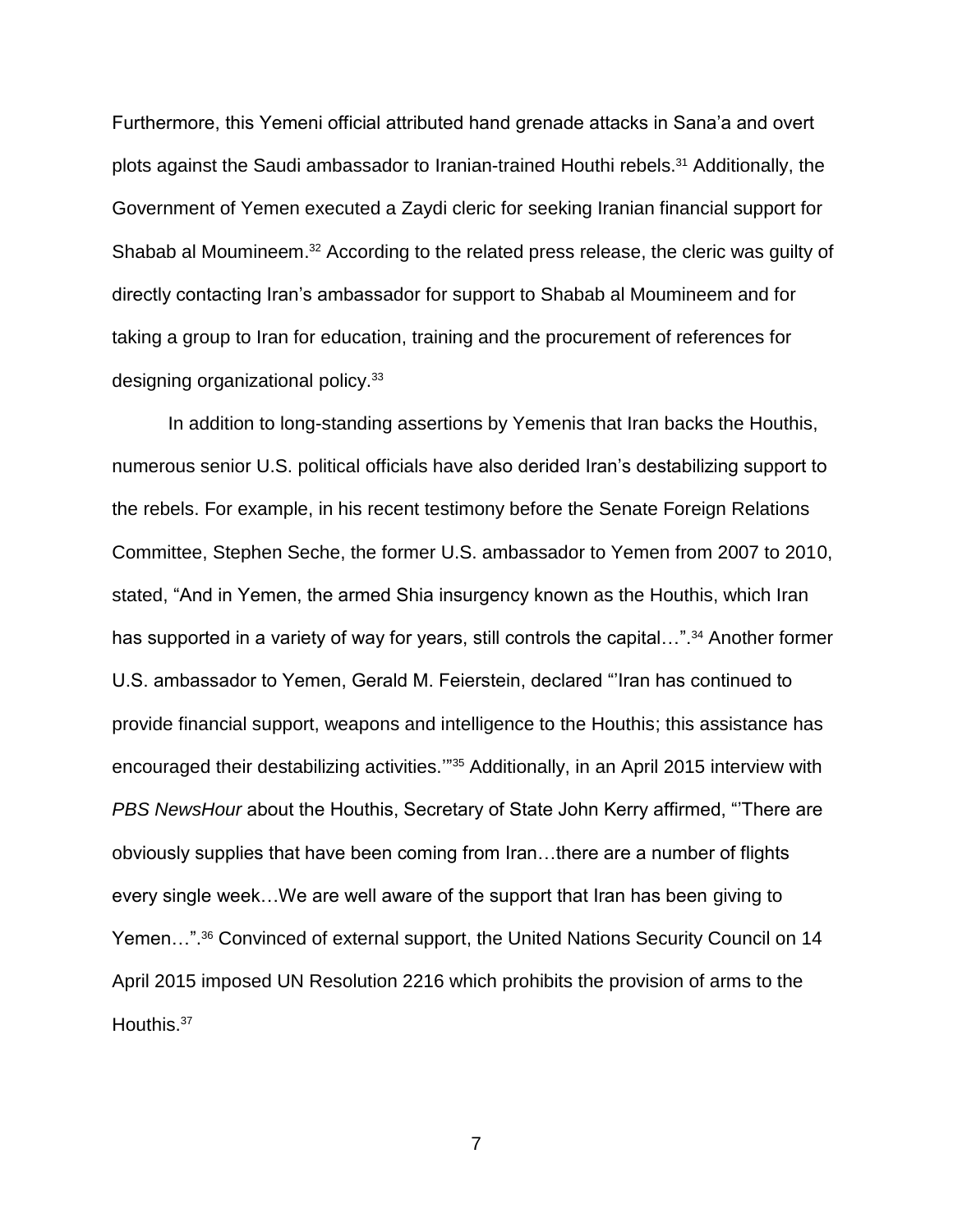Additionally, the U.S. Navy was involved in an incident that indicated Iran supported the Houthis. On 26 September 2015, one of the GCC ships with the assistance of the *USS Forrest Sherman* operating as part of a Combined Maritime Force intercepted an Iranian dhow 150 miles off the Omani coast in the Arabian Sea.<sup>38</sup> The Iranian registered ship departed Iran carrying 72 anti-tank guided missiles (ATGMs) and four ATGM launchers. <sup>39</sup> While the dhow crew claimed their destination was Somalia, it is much more likely that the Houthis were the intended recipients of the Iranian and Russian made ATGMs, as discussed next.

With the Saudi-led coalition deploying armored vehicles in Yemen and along the border in Saudi Arabia, ATGMs greatly enhance Houthi capability against such threats. Indeed, Houthi fighters have successfully targeted Saudi armored vehicles near the Saudi border with existing ATGMs, highlighting their value to the Houthis and also alluding to Iran as a likely trainer for such advanced weapons systems.<sup>40</sup> The Saudi Foreign Minister heralded the 26 September missile seizure as a clear violation of UN Resolution 2216, citing that "'Iran is trying to fan flames in Yemen by smuggling weapons to the Houthis…'".<sup>41</sup>

### Importance to U.S. National Interests

The Houthi generated war in Yemen directly impacts three national interests as outlined in President Obama's February 2015 National Security Strategy: seek stability and peace in the Middle East and North Africa; combat the persistent threat of terrorism; and assure access to shared spaces.<sup>42</sup> For stability in the Middle East, denying Houthi rebels Iranian support would decrease Houthi capability to sustain operations, increasing the Saudi-led coalition's ability to return Hadi's regime. A decrease in Houthi capability ultimately translates into greater access for humanitarian aid organizations, a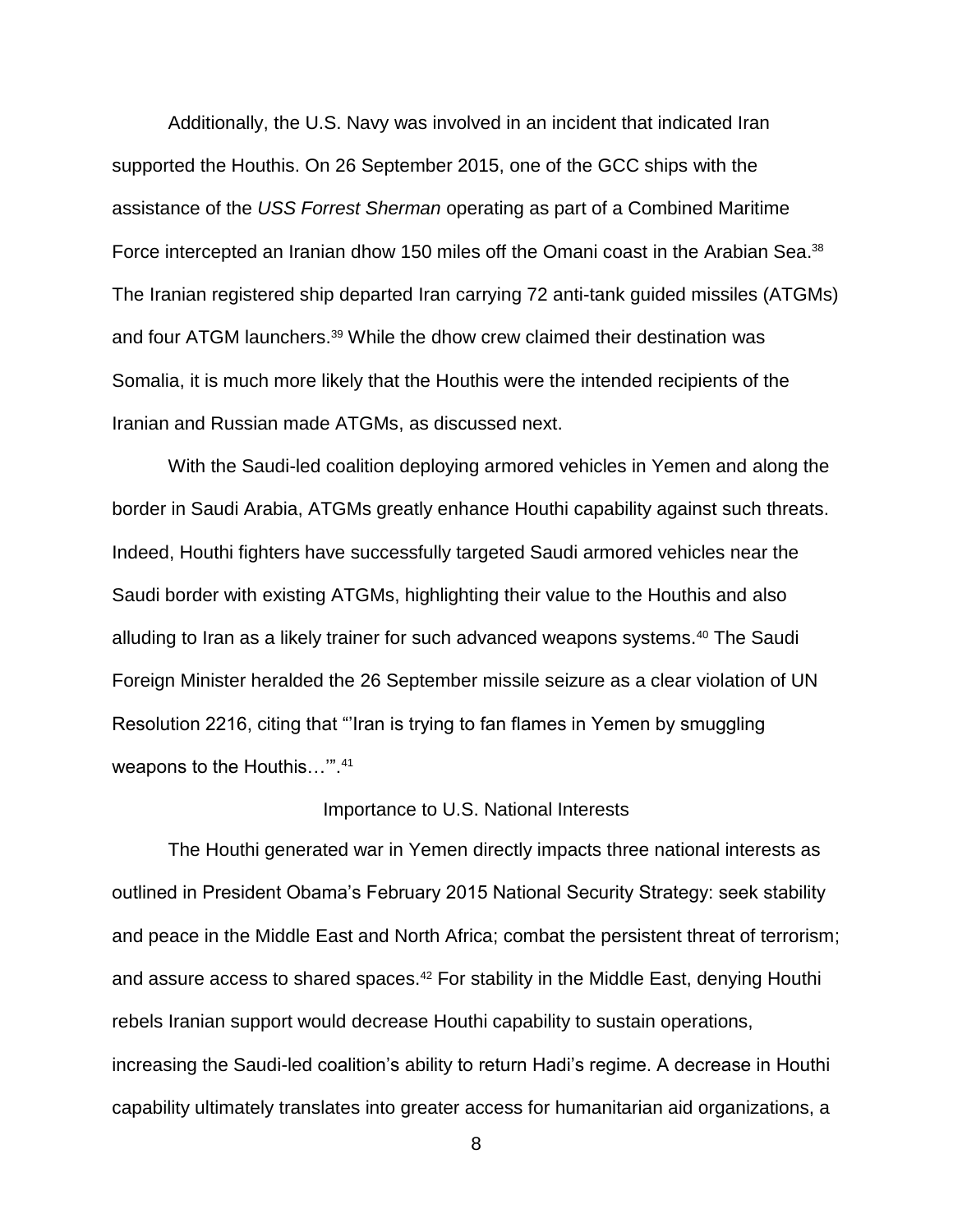corresponding reduction to risk of mass migration from Yemen to neighboring countries or Northern Africa, and greater security along Saudi Arabia's border. For combating terrorism, reversing Iran's disruptive influence would allow for the resumption of counterterrorism operations against AQAP. Lastly, to assure access to shared spaces, preventing Iranian armed Houthis from threatening or disrupting the Bab al-Mandab Strait will ensure unrestricted passage for international shipping.

# Impacts of Iranian-backed Houthi War

The Iranian-backed Houthi Civil War not only created a Yemeni humanitarian disaster, but also threatened Saudi Arabia, disrupted U.S. counterterrorism operations, and potentially threatens international shipping. In other words, the conflict in Yemen has destabilized the entire Gulf of Aden region.

### Yemeni Humanitarian Disaster

Already an impoverished country, the Houthi rebellion greatly exacerbated an already deplorable humanitarian situation. Prior to the civil war, over fifty percent of Yemen's 25 million people lived below the poverty line making Yemen one of the poorest countries in the Middle East.<sup>43</sup> Furthermore, Yemen relied heavily on fuel and food imports just to maintain status quo.<sup>44</sup> For example, Oxfam, a United Kingdombased international federation of relief organizations, asserted that Yemen imported over eighty percent of its food with ninety percent of Yemen's staples; wheat and rice, coming from outside sources.<sup>45</sup>

The Houthi revolt shattered the already precarious lifestyle for the average Yemeni citizen, especially once the fighting increased with the March 2015 introduction of the Saudi-led coalition to reassert Hadi. For example, in July 2015 the United Nations estimated that the fighting drove over one million Yemenis from their homes.<sup>46</sup> Later in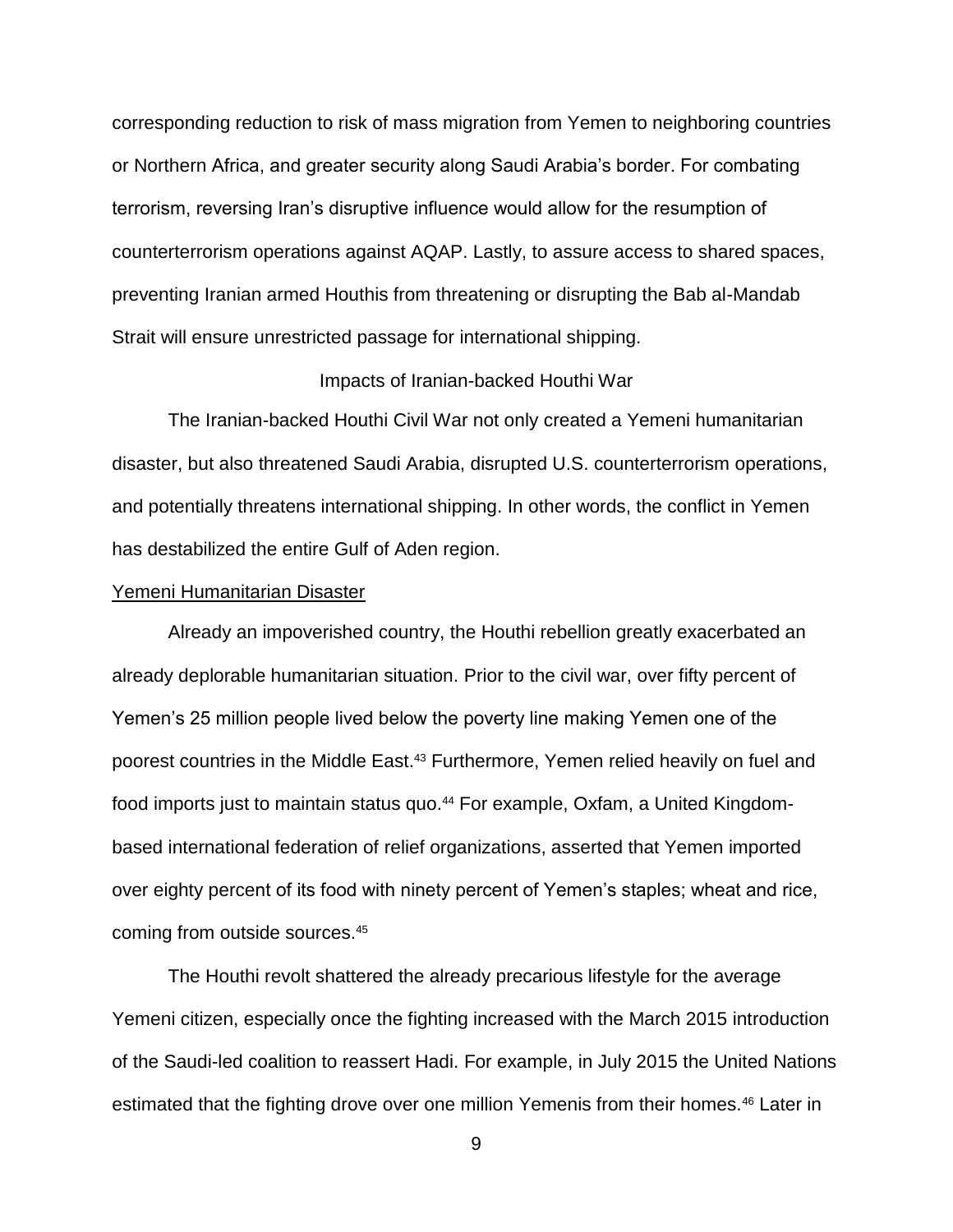November 2015, the United Nations doubled their estimate to over two million internally displaced personnel (IDP). <sup>47</sup> The war disrupted food imports as well, leading the United Nations to claim that approximately thirteen million people, roughly half of Yemen's entire population, lacked reliable access to food and that "'more than 21.1 million people – four in five Yemenis – need some form of humanitarian assistance.'" <sup>48</sup> Devoid of a legitimate government and basic human needs such as food, security, and shelter, the Yemenis' humanitarian situation devolved into one of the worst in the region.

Absent consistent food sources and forced to abandon their homes, the Yemeni population has become a casualty of this civil war. For example, in July 2015, the World Health Organization assessed the fighting had resulted in 3,200 Yemenis killed and approximately 16,000 injured.<sup>49</sup> According to a November 2015 article in *Time*, the United Nations later downgraded the assessment of civilians killed to 2,500.<sup>50</sup> To complicate the situation, Yemen's internal medical infrastructure almost completely collapsed according to the non-governmental organization Doctors Without Borders.<sup>51</sup> Furthermore, due to the deplorable security situation, international aid organizations were not able to operate in Yemen. For example, in April 2015, the International Medical Corps claimed an airstrike injured six of its personnel while Oxfam claimed airstrikes destroyed one of their warehouses. <sup>52</sup> Increasing civilian casualties, a collapsed internal medical infrastructure, and limited external aid compound the growing IDP problem and food shortages.

Yemen's civil war-generated humanitarian disaster threatens to expand outside of Yemen's borders and therefore destabilize the broader region. A lack of internal support and relatively limited external aid due to the unstable security situation may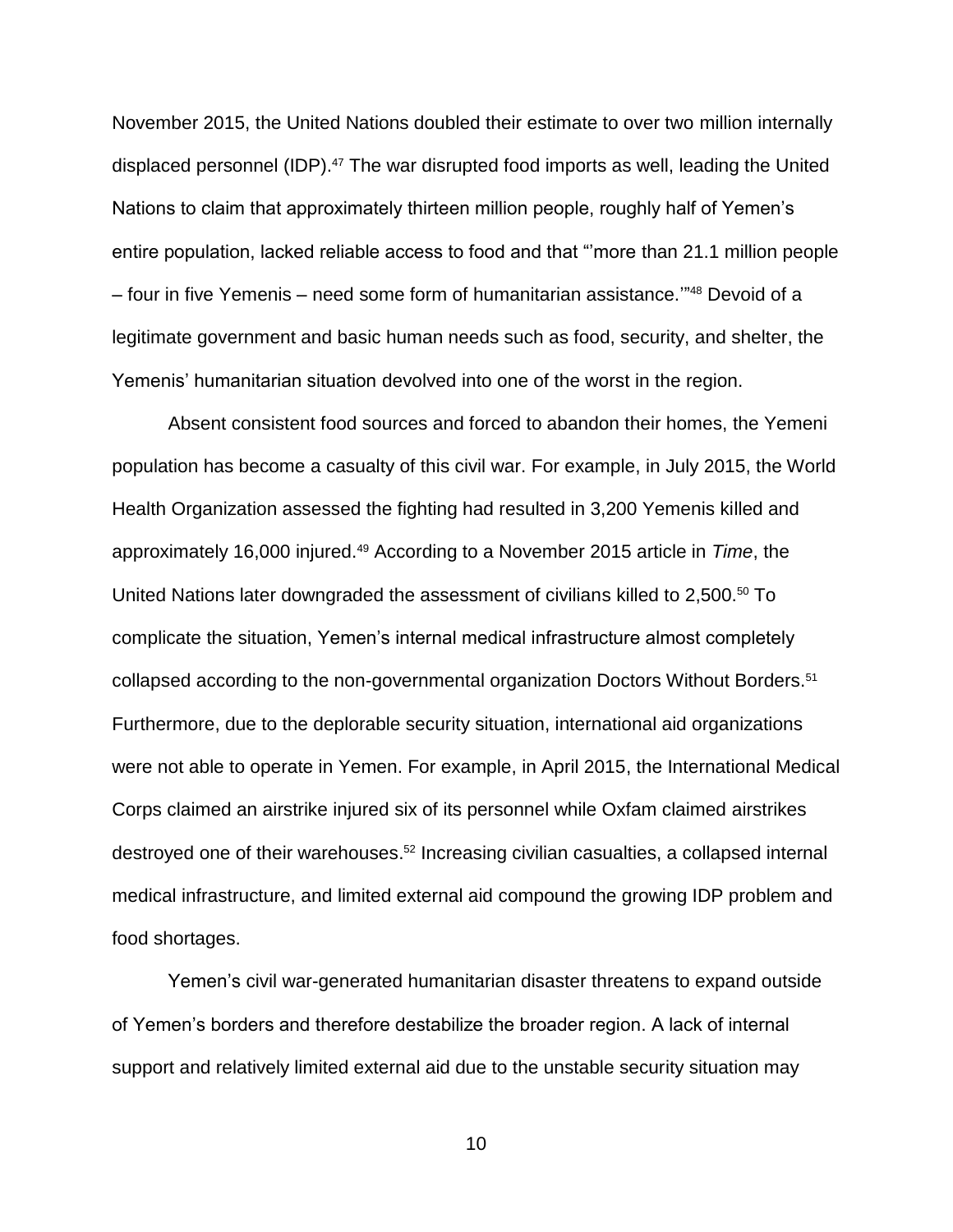result in Yemenis seeking sanctuary in neighboring countries. For example, various humanitarian organizations predict overland exoduses into neighboring Saudi Arabia and Oman while smaller numbers may even try to escape across the Gulf of Aden to northern Somalia.<sup>53</sup> In fact, numerous refugee camps lacking food and water already exist in northern Yemen along the border with Saudi Arabia.<sup>54</sup> Large movements of IDPs into neighboring countries would create an unwelcomed economic burden while simultaneously threatening security and stability within these other countries. Recognizing this threat, Saudi Arabia pledged \$274 million to United Nations' Yemeni aid operations in order to provide some immediate relief, thereby discouraging an exodus into Saudi Arabia.<sup>55</sup> Yemeni refugees threaten the stability of the entire Gulf of Aden region should they migrate into Saudi Arabia, Oman, and Northern Africa.

### Threat to Saudi Arabia

The crisis in Yemen directly threatens stability in Saudi Arabia. Broadly speaking, Saudi Arabia's perceived threat from Yemen is grounded in three broad Saudi strategic concerns: that the war-weary U.S. is seeking to disengage from the Middle East, that Iran is increasing its efforts to assert influence throughout the region, and that the social unrest displayed in the 'Arab Spring of 2011' will materialize in Saudi Arabia.<sup>56</sup> More specifically, these three general strategic concerns are present in Yemen: the U.S. remains indirectly involved in Yemen; Iran is the 'puppet master' behind the Houthis; and the Yemen refugee migration could easily serve as a catalyst for wider Saudi internal social unrest. Furthermore, the Houthi civil war also served as a test for the new Saudi king, Salman bin Abdulaziz, as internal powers and regional leaders – especially among other Sunni nations – waited to see how the new monarch reacted. <sup>57</sup> In March 2015, Saudi Arabia responded by creating a coalition comprised of Bahrain, Egypt,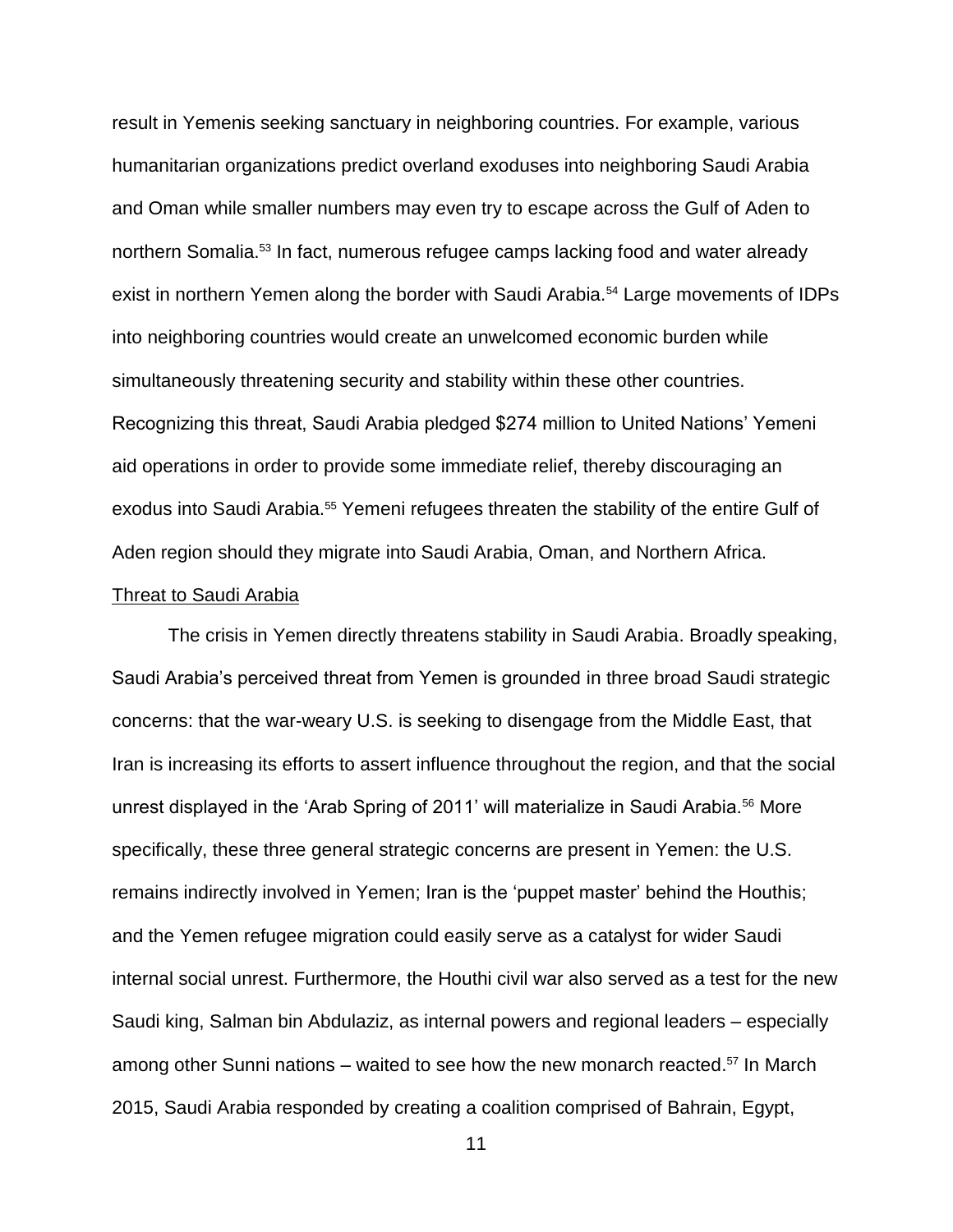Jordan, Kuwait, Morocco, Qatar, Sudan, and the United Arab Emirates to combat the Houthis in order to reestablish Hadi's regime. <sup>58</sup> However, Iranian-supported Houthi rebels responded to Saudi intervention by expanding the conflict through attacks in Saudi Arabia.

One way the Houthis escalated the conflict against Saudi Arabia was through cross-border raids against Saudi security forces. Operating from their traditional base in northwestern Yemen, the Houthis conducted numerous cross-border raids into southern Saudi Arabia that caused relatively minor damage but served as propaganda and moral victories. For example, from June to August 2015, the Saudi Press Agency reported twelve Saudi military personnel – to include a National Guard brigade commander – killed by Houthi cross-border attacks.<sup>59</sup> However, these casualty numbers are likely conservative as Houthi rebels frequently video tape their raids for propaganda purposes and such footage from August alone highlighted the destruction of several Saudi tanks and infantry fighting vehicles.<sup>60</sup> Such footage displayed damage indicative of ATGMs, thus highlighting the importance of the Iranian provided ATGMs previously discussed. Furthermore, Houthi footage of an August raid suggests it completely overran a Saudi Border Guard base three kilometers north of the Saudi-Yemen border; an event the Saudi Press Agency did not report.<sup>61</sup> While a propaganda boon, the cross-border raids were merely harassment. As a result, the Houthis sought a more dangerous way to threaten Saudi Arabia.

While concerned about cross-border raids, Saudi Arabia genuinely fears Houthi theater ballistic missile (TBM) attacks. At the start of Saudi intervention in March 2015, the Houthis possessed around six TBM launchers.<sup>62</sup> The Houthis fired four missiles into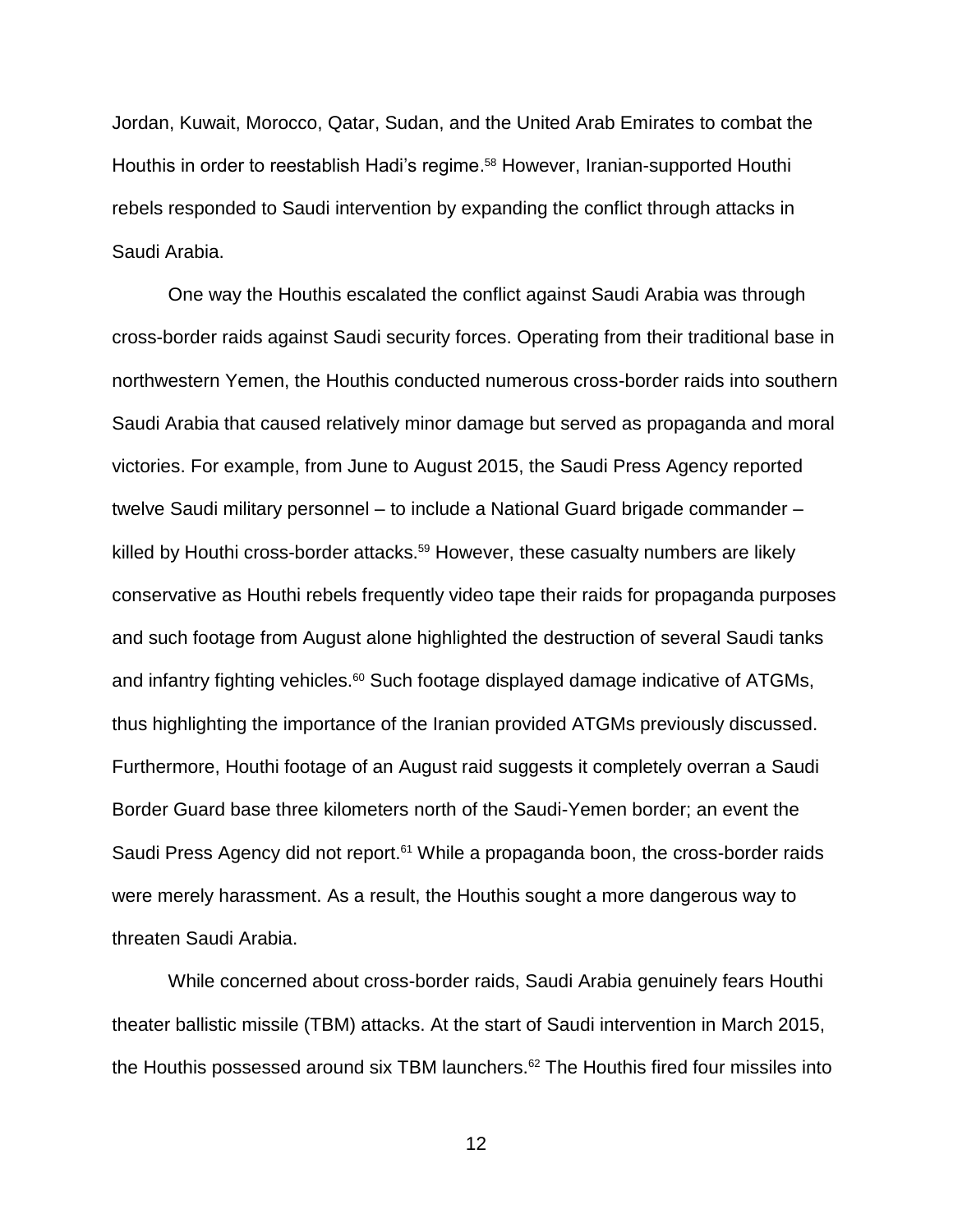Saudi Arabia. The first attack occurred on 6 June 2015, targeting the King Khalid Air Base, but the Saudis touted it as a failure due to the successful intercept by their Patriot missile defense.<sup>63</sup> The second attack occurred on 29 June, targeting the Al-Sulayyil missile complex.<sup>64</sup> Of note, the Saudis failed to intercept this missile, which missed its target, and the Saudi Press Agency was notably silent about its launch.<sup>65</sup> The third launch on 20 August targeted the Jizan Coast Guard facility; Saudi Arabia failed to intercept this missile as well, which also missed its target. <sup>66</sup> Again, the Saudi media was notably quiet about this attack. Lastly, the Saudis intercepted a 26 August launch also targeting facilities in Jizan and widely discussed their success in the media.<sup>67</sup>

While not aimed at Saudi Arabia, a fifth TBM launch proved the most damaging to the Saudi-led coalition. On 4 September, a successful TBM strike on a coalition base in Yemen likely was the cause of death for 10 Saudi troops, 5 Bahraini soldiers, and 22 UAE troops reportedly killed on that base on the same day as the strike.<sup>68</sup> All of these attacks served to undermine Saudi authority as the Saudi regime repeatedly claimed to have destroyed the launchers.<sup>69</sup> Video postings of launches by the Houthis and the resultant deaths from the 4 September launch strongly suggest that the Saudis did not destroy the launchers. Furthermore, concerns that the Houthis could and would target Saudi cities, to include Mecca, plagued senior Saudi leaders.<sup>70</sup> In direct response to the Houthi TBM threat, the Saudis redeployed the majority of its Patriot batteries from eastern Saudi Arabia to its southern provinces bordering Yemen.<sup>71</sup> Furthermore, on 14 October 2015, Saudi Arabia agreed to purchase 320 upgraded Patriot missiles from the U.S. and indicated a desire to purchase another 280 in 2017.<sup>72</sup>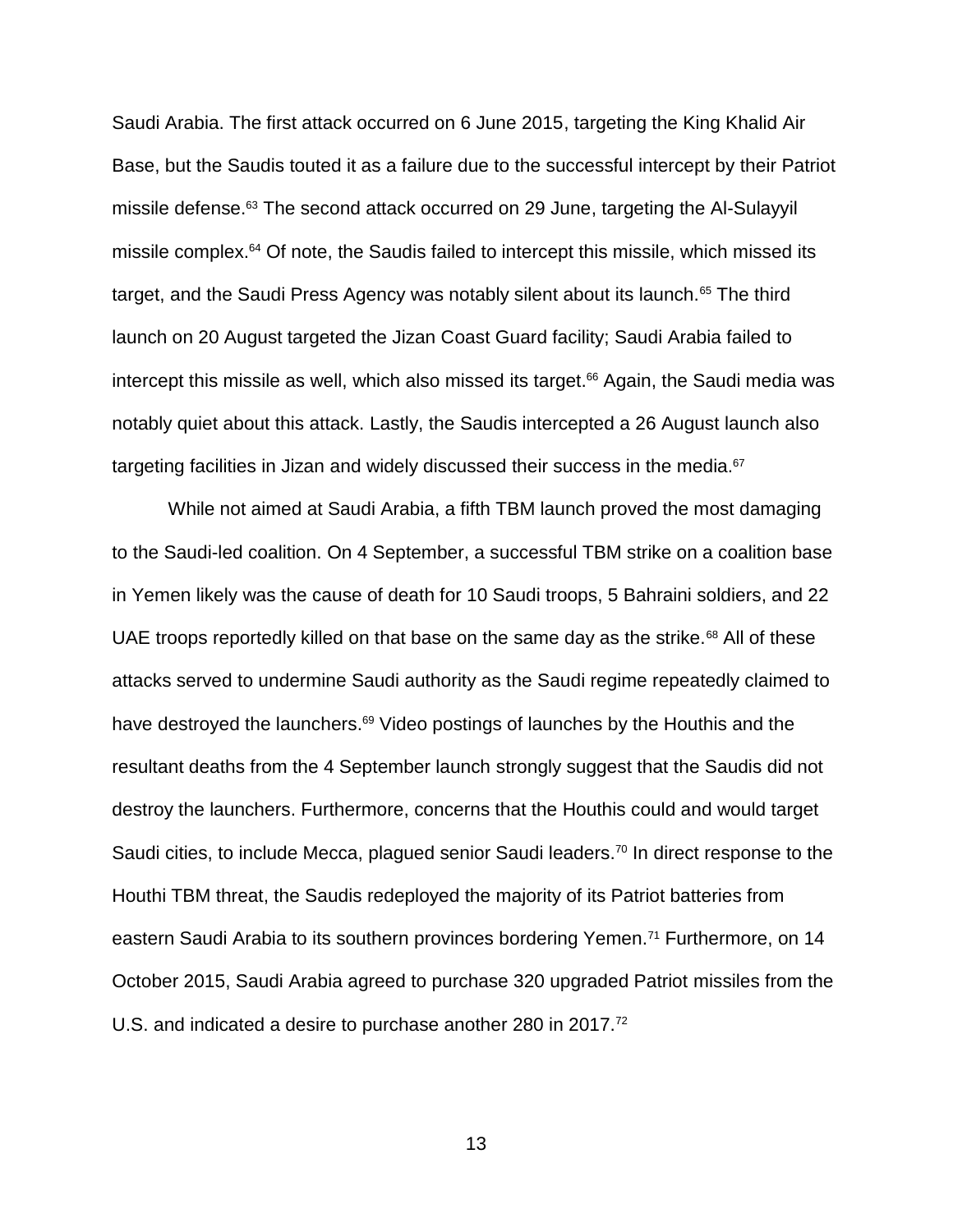Houthi cross-border raids and TBM launches challenged the Saudi regime's authority due to the propaganda successes of illustrating how the Saudi military was unable to protect their nation from attack. Coupled with the broader strategic concerns of a rising Iran and the spreading social unrest new King Abdulaziz faces, the Yemen crisis could serve to undermine the Saudi regime. A weakened Saudi Arabia would directly translate into a destabilized Middle East.

### Disruption to U.S. Counterterrorism Operations

An important indirect consequence to the Iranian-backed Houthi civil war is that the resultant chaos in Yemen disrupted U.S. counterterrorism operations against AQAP. More specifically, empowered by Iran, the Houthi rebels ousted President Hadi, a key partner who greatly enabled U.S. counterterrorism operations in Yemen. As former Assistant Secretary of Defense for International Security Affairs Mary Beth Long stated in her recent testimony to the Senate Foreign Relations Committee, "Yemen is still home to the 'single most active extremist organization planning attacks against the U.S.': al-Qaeda in the Arabian Peninsula (AQAP), according to State Department and the Counter Terrorism Center."<sup>73</sup> Two examples of AQAP's efforts to conduct operations abroad are the failed 2009 Northwest Airlines 'underwear bomber' and more recently the fatal 2015 attack on *Charlie Hebdo* in Paris.<sup>74</sup>

In order to counter AQAP, the U.S. had partnered well with the Hadi regime to target and degrade this terrorist group. Working with Hadi, the U.S. prosecuted drone strikes, trained and prompted Yemeni forces to combat AQAP, and had greater access to intelligence sources in Yemen.<sup>75</sup> Journalist Damian Paletta described Hadi's direct support for U.S. counterterrorism operations against AQAP when he wrote, "Mr. Hadi frequently would sign off on U.S. drone strikes, making him a willing partner in this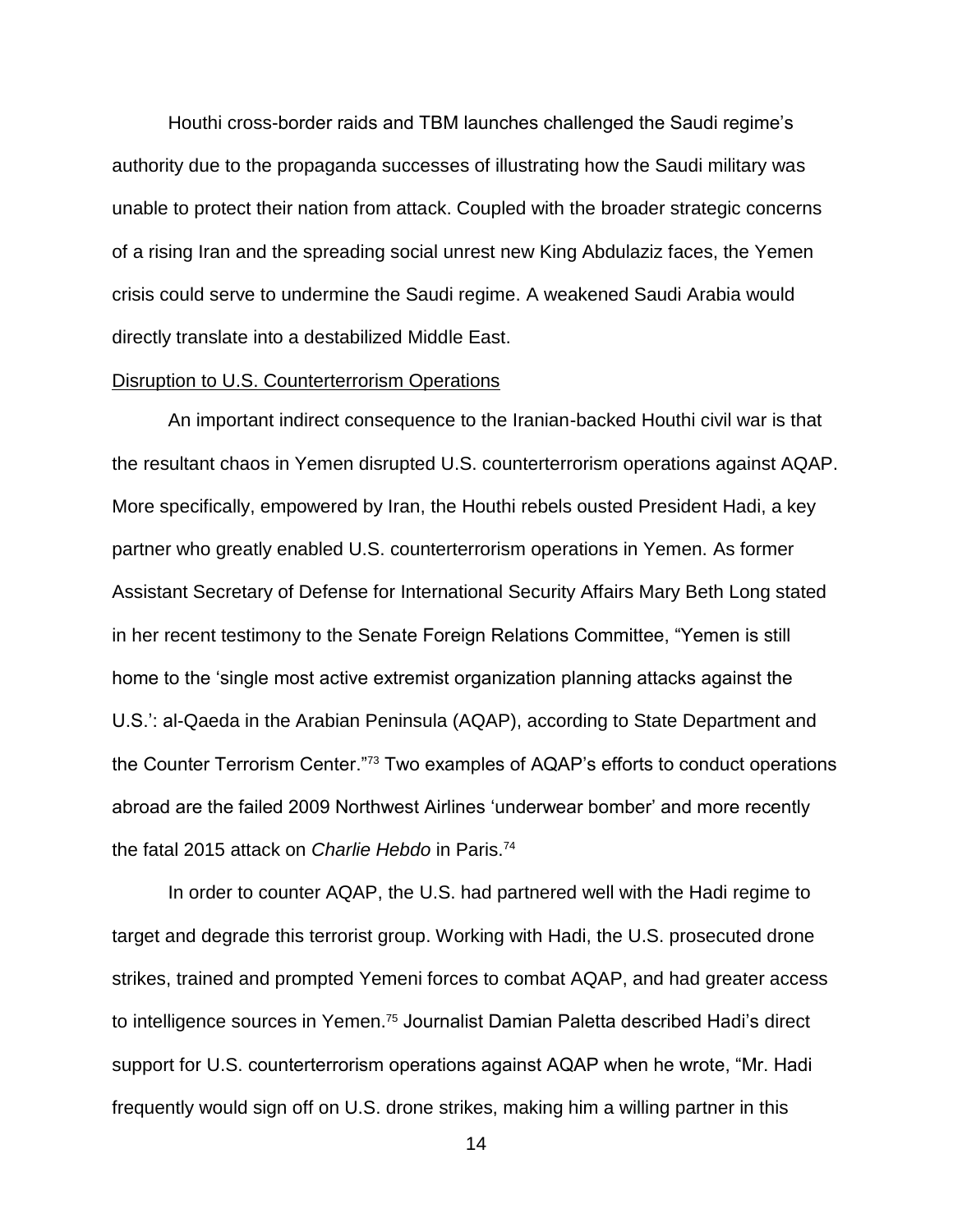controversial practice."<sup>76</sup> Such support garnered praise from President Obama in September 2014 when he publically described Yemen counterterrorism operations as a success story.<sup>77</sup>

The Houthis severally disrupted U.S. counterterrorism efforts against this viable threat when these Iranian-backed rebels ousted Hadi. With Yemen having devolved into civil war, the U.S. trainers and counterterrorism operators left the country and Yemeni forces combating AQAP turned their attention to Houthi rebels. Unilateral drone strikes even became more challenging due to a lack of reliable and timely intelligence.<sup>78</sup> As a result, AQAP likely recovered from the previously unrelenting pressure experienced under the Hadi regime and reconstituted their numbers, undoubtedly assisted in their recruitment by the growing Houthi threat. The disruption of U.S. counterterrorism operations in Yemen resulted in the reviving of a dangerous extremist group bent on attacking western cities. The reemergence of AQAP serves to destabilize Yemen and the surrounding region.

### Potential Threat to International Shipping

An Iranian-backed insurgency in Yemen also presents a potential threat to international shipping transiting the Bab al-Mandab Strait, a narrow chokepoint contiguous to Yemen between the Red Sea and Gulf of Aden. The Bab al-Mandab, or 'Gate of Grief,' is the gateway for 25-30 percent of the oil consumed by America as well as oil and goods critical to the international economy. <sup>79</sup> In other words, 4.7 million barrels of oil transit this twenty-mile wide chokepoint daily.<sup>80</sup> With Iran providing lethal aid to the Houthis and the Houthis demonstrating an ability to operate higher technical weaponry like TBMs, senior U.S. officials harbor a viable concern that the Houthis could threaten this vital shipping lane. For example, President Obama in an April 2015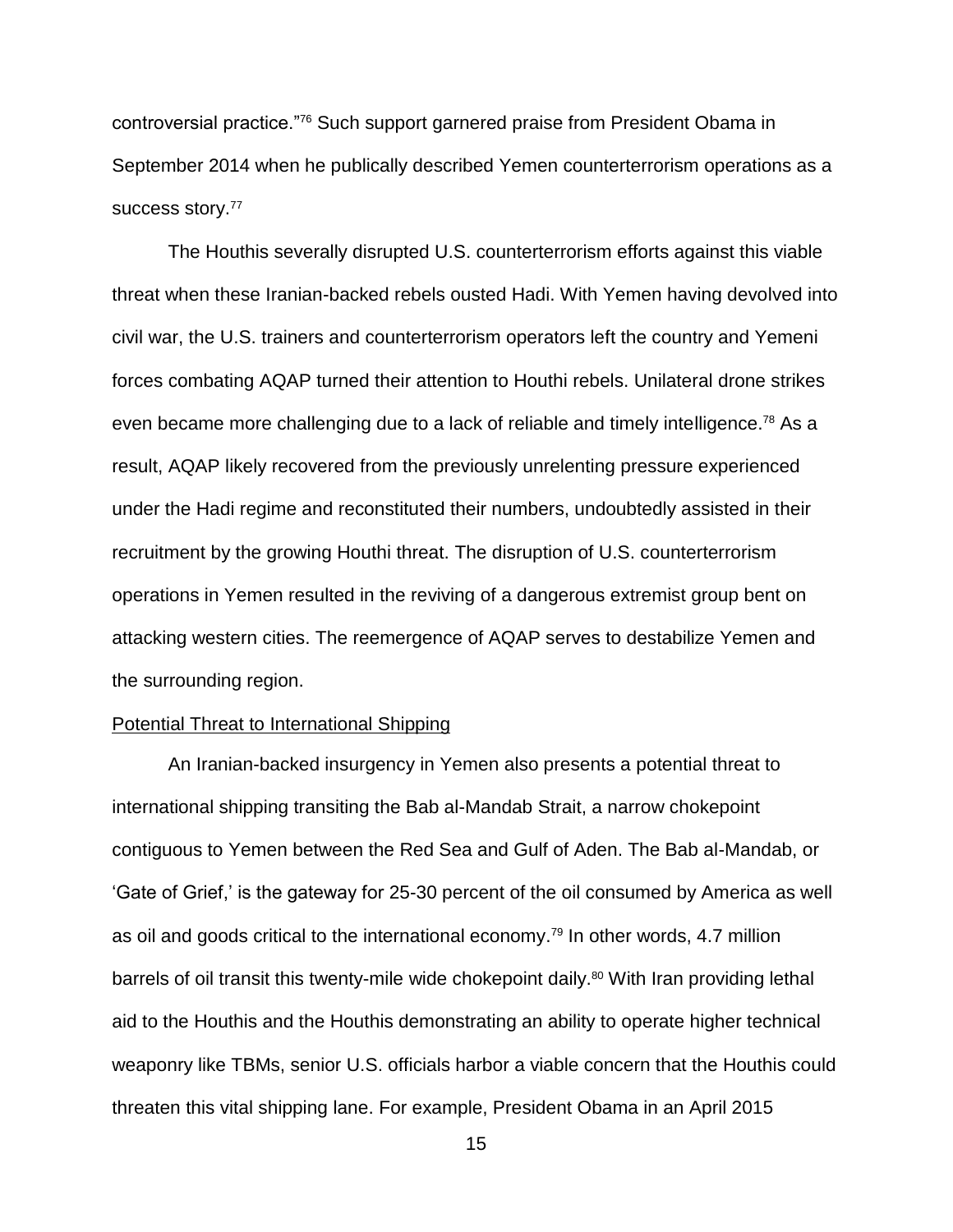interview with MSNBC alluded to concerns over Houthi rebels obtaining weapons, such as sea mines, that they could effectively employ to disrupt international shipping.<sup>81</sup> While the Houthis have not yet targeted the international shipping transiting off their coast, they may have or be able to acquire the capability. Such a threat contributes to the overall unpredictability and chaos of the Gulf of Aden region.

Possible U.S. Responses to Countering Iran's Influence in Yemen To counter Iran's growing destabilizing influence in Yemen, the U.S. could, at one end of the spectrum of response options, conduct military operations inside Yemen to support the Saudi-led coalition's efforts to defeat the Houthi threat and return Hadi's regime. At the opposite end of the spectrum, the U.S. could engage Iran through diplomatic overtures and economic maneuvering to persuade Iran to cease support to the Houthis. Describing these two strategies as the 'book-ends' on a spectrum of response options might help address an extremely complex and deplorable situation. Yemen Focus

Broadly speaking, a Yemen focused strategy would involve direct U.S. military involvement to support the Saudi-led coalition to defeat the Houthi rebels in order to allow the return of the Hadi regime, allow rapid access for humanitarian organizations, and to resume counterterrorism operations against AQAP. While the U.S. currently supports the GCC coalition through the provision of intelligence, logistical, naval, and search and rescue support, this option would increase support through the employment of U.S. air, ground, and naval assets to target Houthi forces directly. <sup>82</sup> U.S. air assets would focus on bombing Houthi military targets and interdiction of Iranian aid flights while U.S. ground forces would essentially be Special Forces who augment GCC ground troops to enable accurate U.S. targeting while simultaneously advising GCC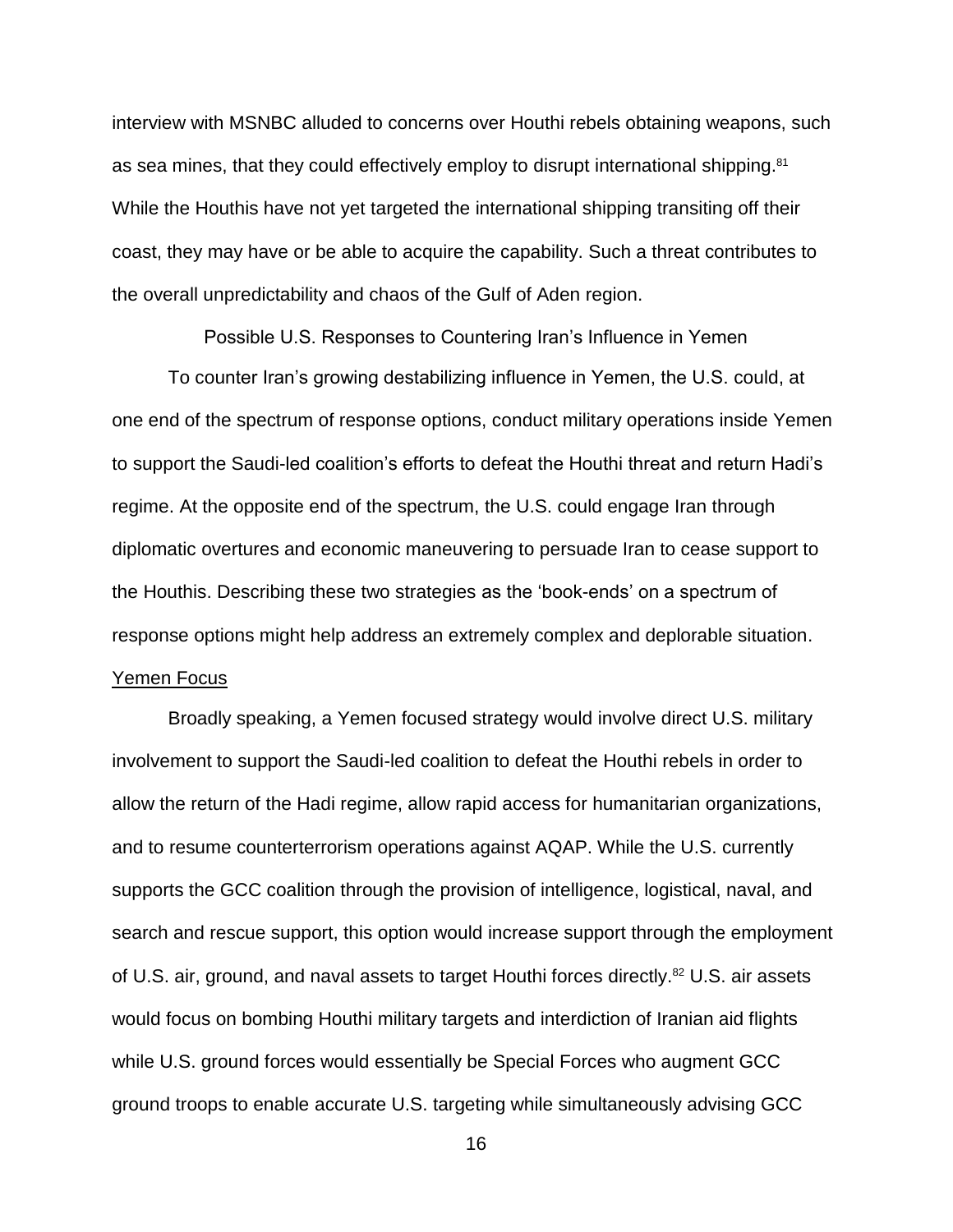partners. Naval assets would continue to interdict Iranian aid shipments and protect shipping transiting the Bab al-Mandab Strait. The objective of this option is to defeat the Houthis; meaning that the Houthis have temporarily lost the will to fight and are not able to significantly interfere with Hadi's return to power.

While this strategy relies mainly on military power, the other three levers of national power play critical support roles. For example, diplomatic efforts will focus on two key tasks: support Hadi's resumption of power while securing authorizations to resume counter-AQAP operations and to manage tensions with Iran through détente by capitalizing on recent improvements in bilateral diplomatic dialogue garnered through the successfully negotiated Iran nuclear deal. Complementary economic efforts would focus on three tasks: reduce sanctions against Iran to help manage tensions, support Hadi's regime in their resumption of governance and provision of services, and support humanitarian aid organizations working to provide immediate relief. Information efforts will convey these economic goals to international audiences while strategic communication will inform domestic audiences of U.S. diplomatic and economic objectives. U.S. information efforts and strategic communication initiatives would focus on four themes: the U.S. helps return the legitimate government of Yemen to power, helps end a civil war that devastated the Yemeni people, the U.S. protects its homeland by resuming counter-AQAP operations, and that the U.S. protects international shipping.

The Yemen focus option contains two notable risks; the first is inherent to U.S. resourcing options, the second involves Iran widening the conflict by initiating anti-U.S. operations in other parts of the region. To address the first risk of resourcing this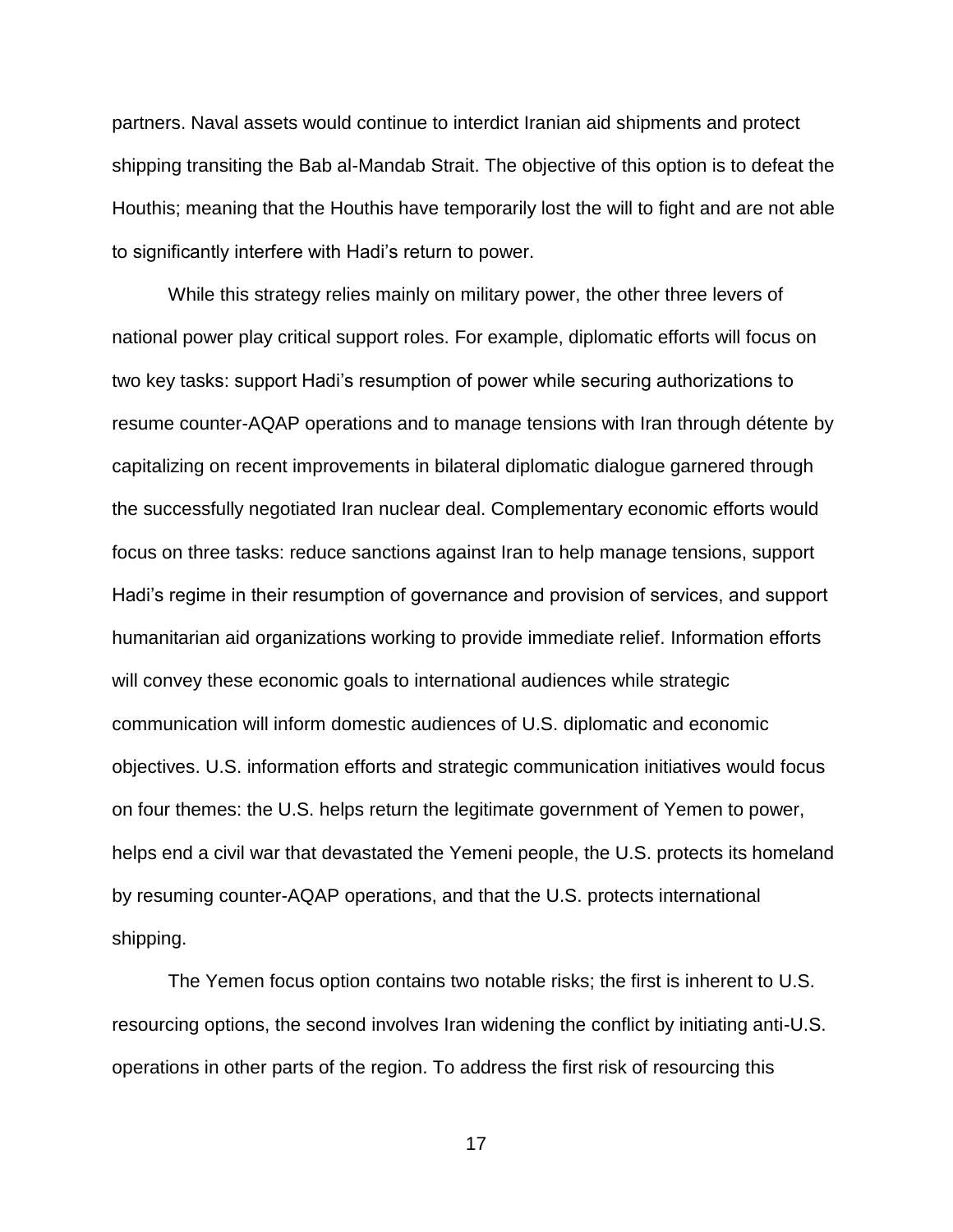strategy, the U.S. could redirect military assets already deployed to the Central Command Theater for counterterrorism operations in Iraq and Syria or surge fresh units to the region. Both resourcing options come with risk: either degrading ongoing operations in Iraq and Syria or risk domestic backlash from Congress, domestic media, and a portion of the population for perceptions of getting entangled in 'another war in the Middle East.' To mitigate these resourcing risks, the U.S. could rely on coalition partners, possibly even Russia, to increase operations in Iraq and Syria to counter the loss of U.S. assets. Another mitigation strategy would be to encourage greater commitment from GCC countries already fighting in Yemen coupled with enticing more countries to join the Saudi-led coalition, allowing the U.S. to continue focusing its efforts in Iraq and Syria. Of these two mitigation strategies, deferring to Russia for increased operations in Syria is the most likely to succeed, though many U.S. policy makers would not approve of encouraging greater Russian influence in the region. Therefore, deferring to Russia primacy in Syrian operations to free up U.S. military power for operations in Yemen would require detailed strategic communication to inform domestic audiences of the consequences of ignoring Yemen.

To mitigate the risk of Iran widening the conflict, the U.S. would need to leverage all four elements of national power. Militarily, U.S. commands in the region could temporarily increase force protection postures while increasing security personnel at embassies in the region. Leveraging the information arm, the U.S. could intentionally broadcast that these associated measures were purely defensive in nature to avoid exacerbating tensions. The U.S. could reduce this surge in force protection once there were indicators that the diplomatic and economic levers of national power had arrested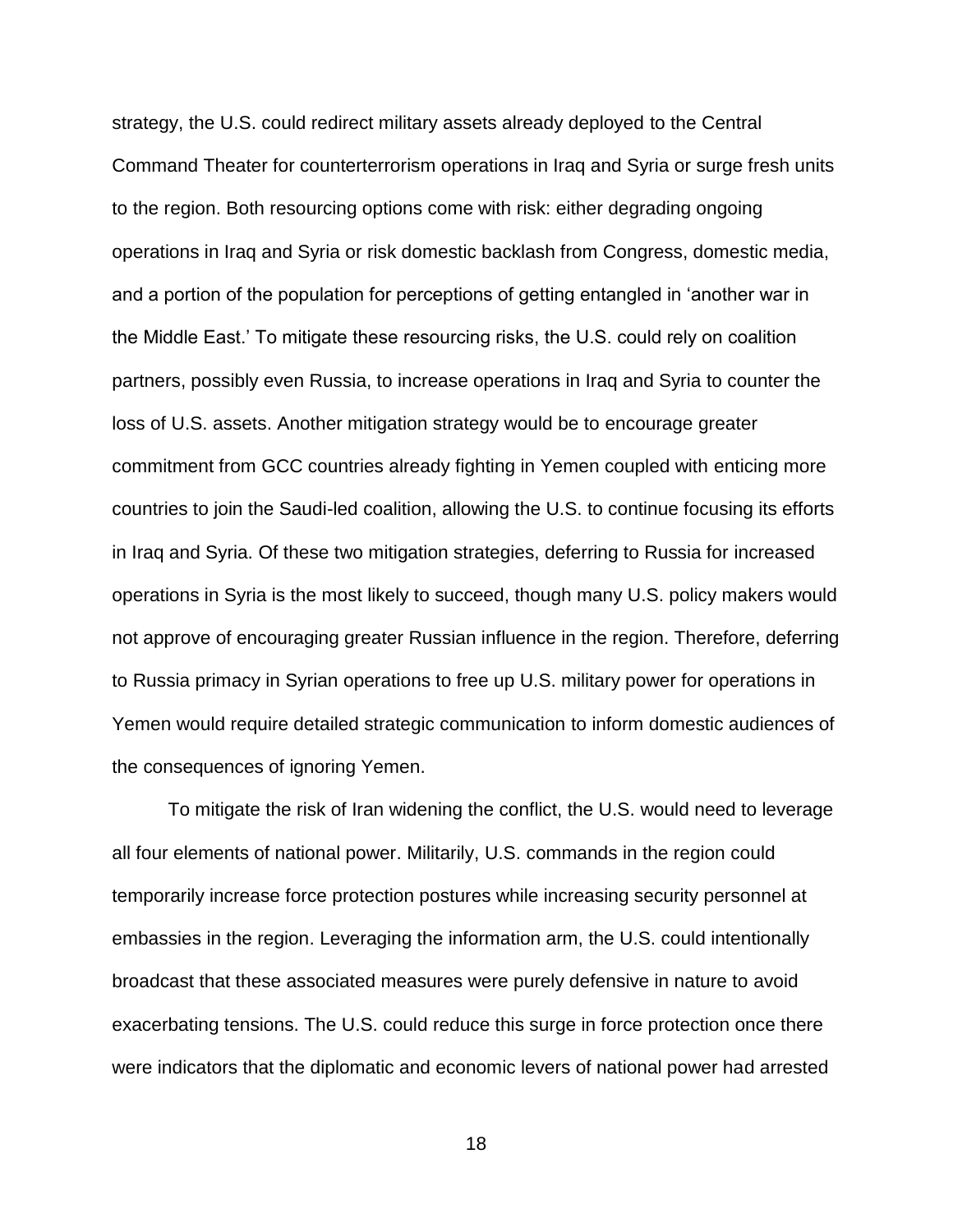Iran's desire to widen the conflict. The U.S. could capitalize on the greater bilateral diplomatic channels created by the successful Iran nuclear deal to assure Iran of the limit of U.S. operations in Yemen. Removing U.S. economic sanctions on Iran separate from the Iran nuclear deal could serve as a plausible incentive to dissuade Iran from widening any conflict beyond Yemen.

Despite the inherent risks to this Yemen focused strategy, it contains four notable advantages. Firstly, this strategy would accelerate ongoing GCC operations to defeat the Houthis. While disrupting the fledgling U.S.-Iranian relationship created by the successful Iran Nuclear Deal, this strategy would greatly bolster U.S. relationships with GCC countries and of course, the Hadi regime. This strategy would also enable longterm security for international shipping transiting the Bab al-Mandab Strait. Lastly, this strategy provides for the unrestricted resumption of U.S. counterterrorism operations in the region to degrade and defeat AQAP.

### Iran Focus

The Iran focused strategy relies primarily on the diplomatic and economic levers of national power to pressure Iran to reduce its monetary support and abandon its lethal aid to the Houthis. Without a benefactor, the Houthi's could not sustain their war, resulting in a GCC Coalition victory and the corresponding return of Hadi. While the U.S. would maintain its existing intelligence, logistical, naval, and recovery support to the Saudi-led coalition, this strategy would not increase U.S. military commitments. This strategy relies almost exclusively on diplomatic bargaining and economic leverage.

Diplomatically and economically, the U.S. could capitalize on the Iran nuclear deal – otherwise known as the Joint Comprehensive Plan of Action (JCPOA) – breakthrough to persuade Iran to decrease its support to the Houthis.<sup>83</sup> For example, the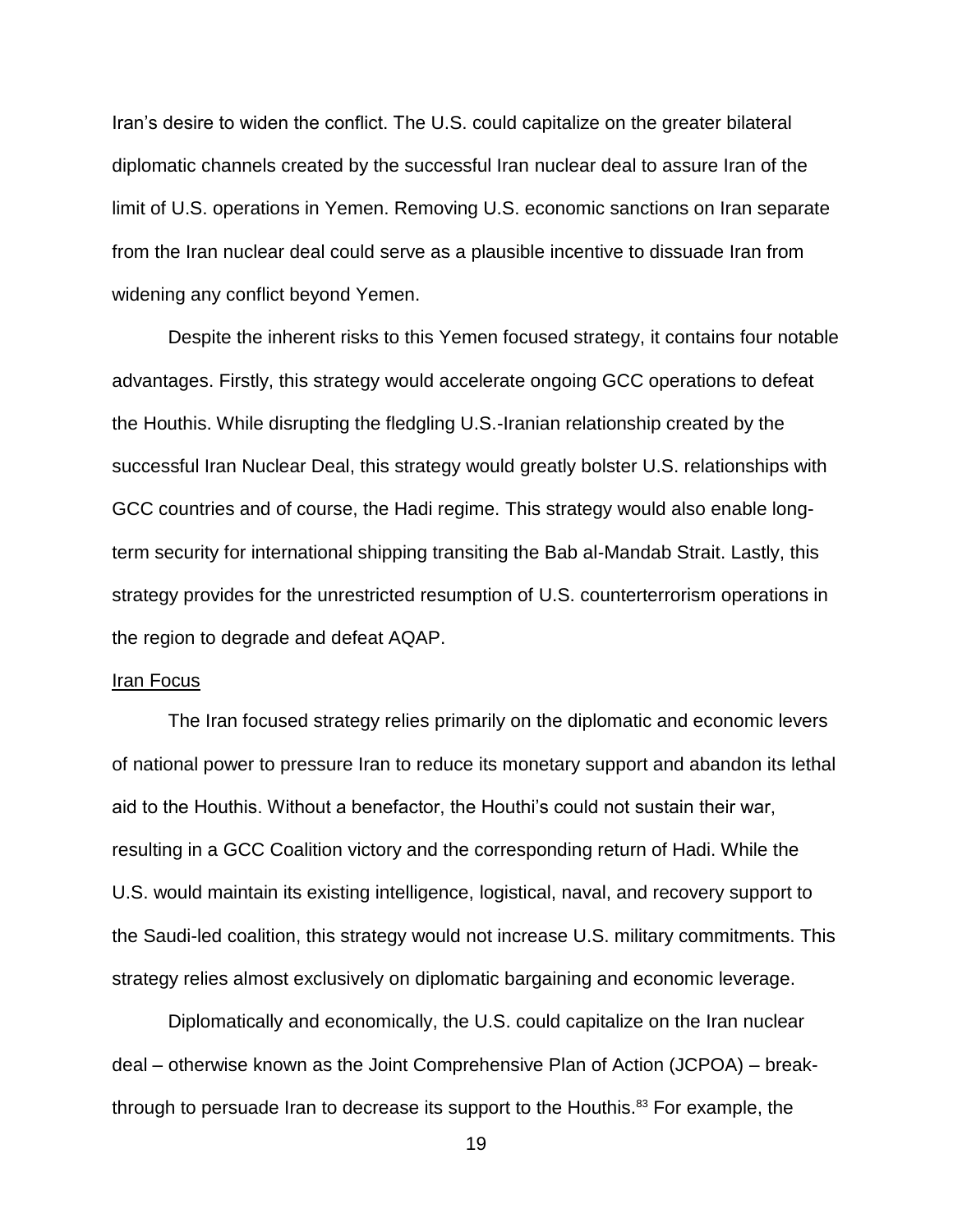JCPOA calls upon the U.S. to seek legislation to "'cease the application' of the major economic sanctions against Iran's financial and energy sector...[permit Iran] access to the roughly \$115 billion of oil revenue frozen abroad…rescind many banking sanctions…[and] lift restrictions on third parties engaged in trade with Iran's automotive, shipping and insurance industries...".<sup>84</sup> However, despite these incentives associated with the JCPOA, Iran remains frozen out of U.S. markets and the U.S. maintains separate non-nuclear related sanctions justified by Iran's human rights abuses and support to terrorism.<sup>85</sup> Therefore, the U.S. could incentivize Iranian abandonment of support to the Houthis through two things: faster U.S. implementation of JCPOA incentives and lifting the separate non-nuclear sanctions. As the JCPOA uses somewhat subjective phrases like "'seek such legislative action' at Transition Daylanguage that falls significantly short of a guarantee…" the U.S. could offer to accelerate corresponding legislation should Iran stop providing lethal aid and financial support to the Houthis.<sup>86</sup> Additionally, the U.S. could further incentivize Iran by offering to suspend all sanctions linked to 'support to terrorism' if Iran terminated Houthi support.

While diplomacy and economic power are the focus of effort for this strategy, the information lever of national power plays an important supporting role. For example, one of the key information themes for international audiences and strategic communication messages for domestic consumption would involve the U.S. avoiding war through the pursuit of diplomatic overtures. Additionally, coupled with diplomatic efforts, another key information theme would entail assuring Sunni allies – notably Saudi Arabia – that the U.S. remains committed to the region; that the U.S. was not 'selling the Sunnis out for Iran.' An additional information theme to reassure regional allies would highlight ongoing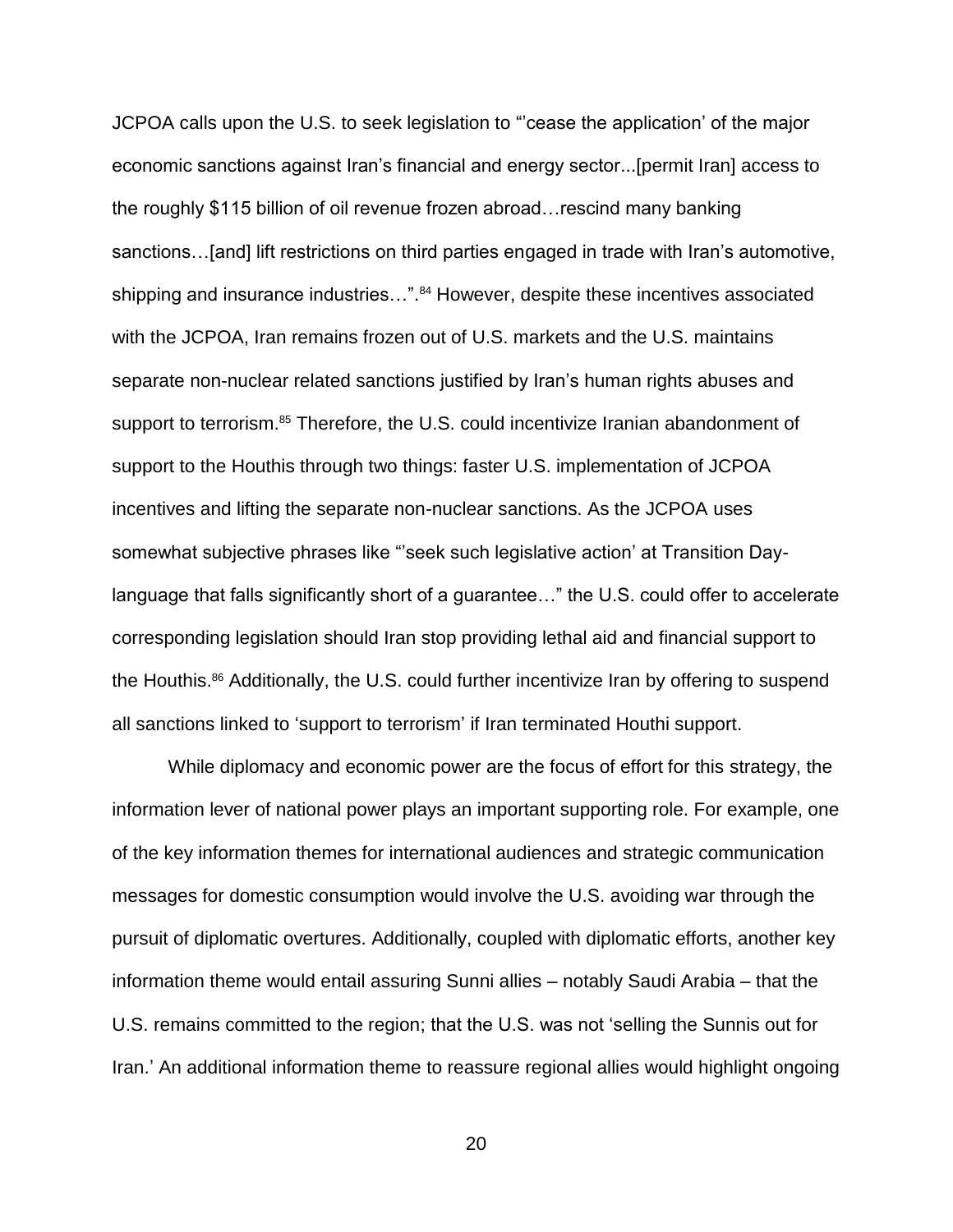naval patrolling dedicated to safeguarding international shipping through the Bab al-Mandab Strait.

Upsetting relations with GCC members, especially Saudi Arabia, Iran's resumption of support to the Houthis after receiving U.S. promised economic incentives, or the Houthi ability to continue destabilizing Yemen despite a cessation of Iranian support are the three notable risks associated with the Iran focused strategy. To mitigate the first risk, as previously discussed the U.S. would have to heavily leverage the information and diplomatic levers of power. The U.S. could assuage Saudi concern by utilizing well-emplaced diplomatic relations and incentives associated with foreign military sales of defensive military equipment such as the aforementioned Patriot missile. The second risk essentially involves Iran reneging on the agreement to not support the Houthis. Former ambassador to Yemen Stephen Seche explained this realistic concern when he stated, "the [nuclear] agreement will provide Iran with a financial windfall…which Iran will turn around and use to fuel greater instability in the region by arming insurgents, and bankrolling subversion of the Gulf states."<sup>87</sup> To counter this second risk, the U.S. could announce a commitment to resuming 'support to terrorism' related sanctions while simultaneously employing direct military action as outlined in the Yemen focus strategy should Iran resume lethal or financial support to the Houthis. Such threats would serve as a strong deterrent to Iran. Lastly, while the loss of Iranian support would heavily degrade Houthi capabilities, the Houthis would possibly retain the ability to destabilize Yemen. However, with Saudi-led assistance, the returned Hadi regime would likely be able to contain the Houthi threat within Yemen. In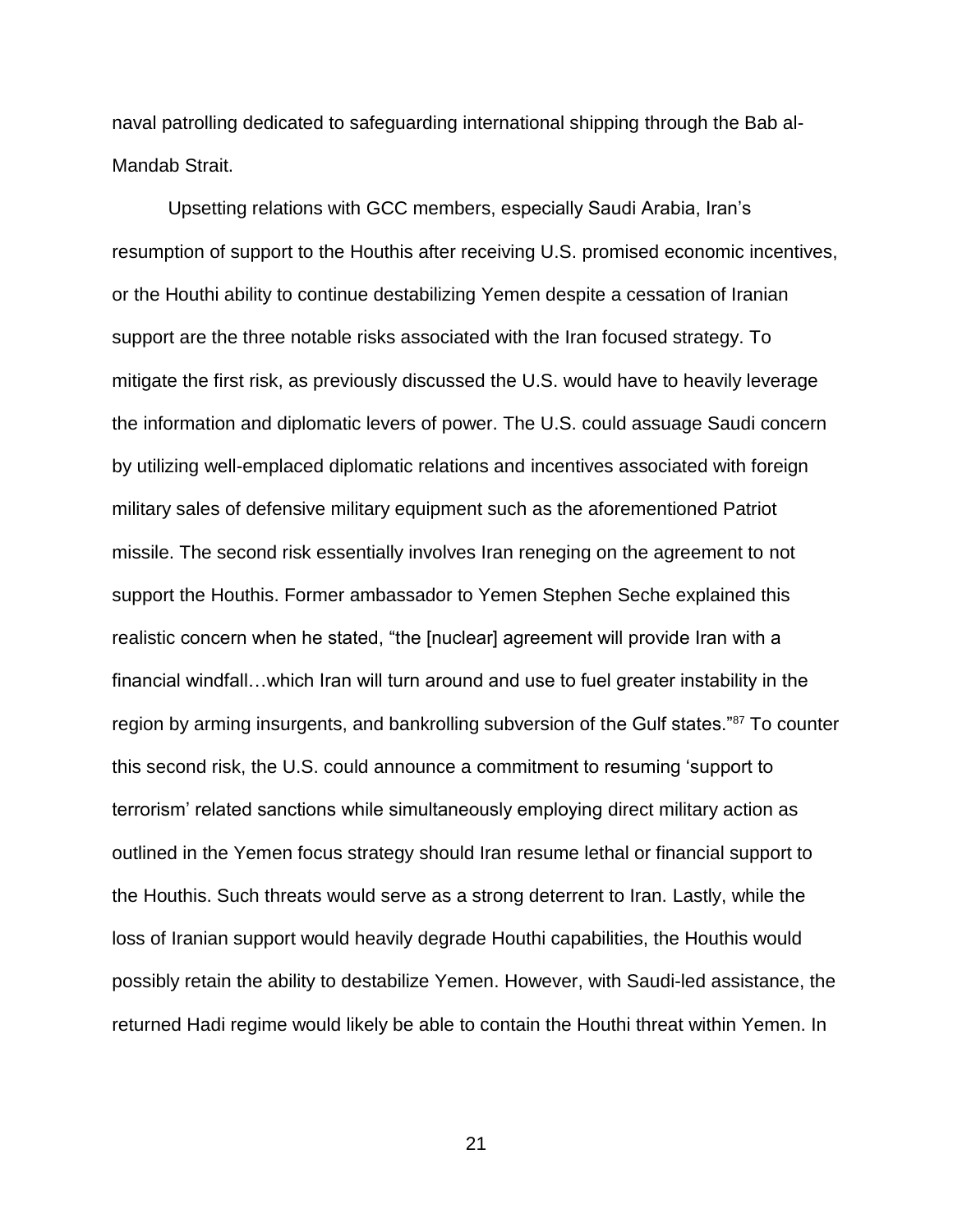other words, without Iranian support the Houthis no longer threaten the region, only Yemen.

In light of the associated risks, the Iran focus strategy contains three advantages. Firstly, it would not divert military combat power from ongoing operations within Central Command or require the deployment of additional military forces. Notably, this strategy is unlikely to provoke Iran into widening the conflict to the entire Middle Eastern theater. Lastly, the JCPOA provides an established launching point for additional diplomatic discourse and economic dialogue.

### **Comparison**

By comparing strategies using the feasibility, acceptability, and suitability test, the Iran focused approach offers the best chance for countering Iranian influence in Yemen without further destabilizing the Middle East. While both strategies are technically feasible as the U.S. possesses the required amount of diplomatic, military, and economic power to execute either strategy, the Yemen focused approach is less feasible since it would require greater effort due to the need to free up and sustain additional military combat power in the region. Conversely, the Iran focused strategy overrides existing diplomatic and economic venues cemented by the approved Iran nuclear deal, making the Iran approach a more feasible strategy.

In regards to acceptability, the Iranian approach would likely be more acceptable to domestic audiences and Iran while domestic audiences would likely reject the Yemen focused strategy despite its appeal to GCC allies and Hadi. Domestic audiences, specifically Congress, U.S. media outlets, and the public would likely not support the employment of military forces in Yemen in light of ongoing conflicts in Iraq, Syria, and Afghanistan. Iran would likely accept any U.S. efforts to improve relations inaugurated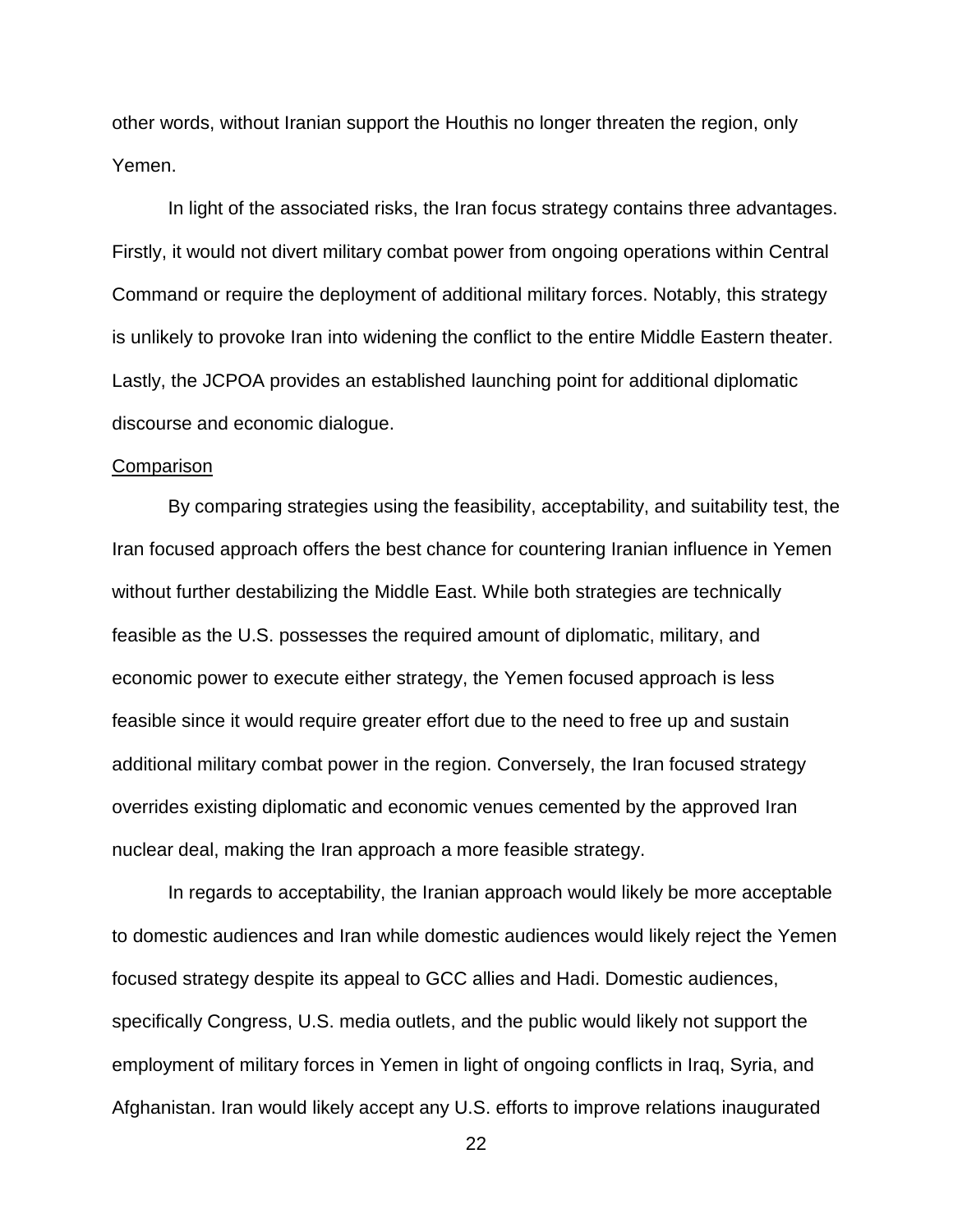by the JCPOA. Conversely, Iran would not accept U.S. broadening its direct military involvement in the region by initiating operations in Yemen. However, other regional allies, such as Saudi Arabia, would not find strengthening U.S.-Iranian relations acceptable due to their concerns of Iran becoming a regional hegemony. While either strategy would require the U.S. to assuage concerns of countries within the Middle East, the U.S. public, media, and Congressional leaders would likely not find a purely Yemen focused strategy acceptable.

In determining suitability to achieving the three U.S. national interests in the region, the Yemen focus strategy appears more suitable in the short-term while the Iran focused approach is likely to result in a better long-term, sustainable solution. In other words, direct U.S. military involvement in Yemen would hasten the GCC defeat of the Houthis and Hadi's return to power, but would fail to eliminate Iran's support for the Houthis. Therefore, it is more than conceivable that the Houthi rebels would continue to challenge Hadi and threaten regional stability. Admittedly, the Iran focused strategy cedes a lot of initiative to Iran, forcing the U.S. to wait for Iran to accept the newly proposed terms and to monitor Yemen to ensure Iran adheres to the cessation of support. Furthermore, even if Iran terminates financial and lethal aid support to the Houthis, the U.S. must wait while the GCC Coalition defeats the Houthis and reestablishes Hadi. However, lacking their external benefactor, the Houthis, once defeated by the GCC Coalition, would likely not re-emerge as a serious regional threat.

In summary, U.S. responses to the conflict in Yemen closer aligned to the Iran focused end of the spectrum appear more feasible, acceptable, and suitable to a longerterm solution. Responses aligned strictly to the Yemen focused end of the spectrum of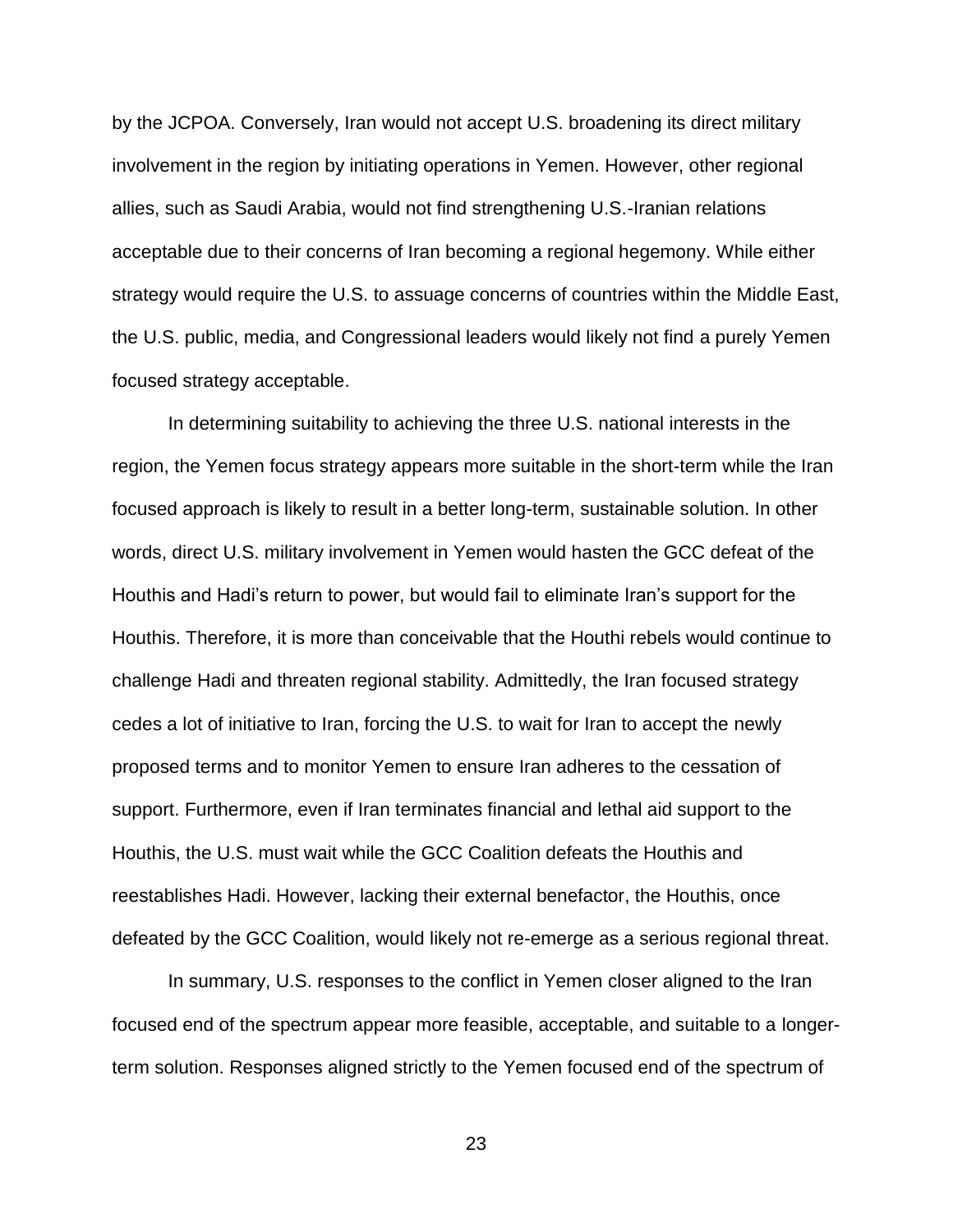response options, while feasible, would likely not be acceptable and appear suitable to only a short-term solution. Applying the feasibility, acceptability, and suitability test suggests the U.S. should employ a more Iran focused approach to counter the conflict in Yemen.

# **Conclusion**

The Iranian-sponsored Houthi civil war has destroyed Yemen and destabilized the region by creating turmoil in Saudi Arabia, allowing the reemergence of AQAP, and potentially threatening a critical global chokepoint. In order to assert U.S. national interests in the region, the U.S. must first deny the Houthi rebels their critical Iranian support. In addition to the ongoing support provided to the GCC coalition, the U.S. should more forcibly assert its national interests through a comprehensive strategy that capitalizes on recent successes associated with the Iran nuclear deal by implementing direct diplomatic engagement and economic incentives to persuade Iran to abandon lethal assistance and decrease financial support to the Houthis. Failure to counter the Houthi's destabilizing influence in Yemen will result in a deplorable humanitarian crisis, a failed state where radical Islamists such as AQAP fester, and a direct threat to important regional allies as well as international shipping.

## Endnotes

<sup>4</sup> Johnsen, *The Last Refuge: Yemen, Al-Qaeda, and America's War in Arabia*, 145.

<sup>&</sup>lt;sup>1</sup> Jack Freeman, "The al Houthi Insurgency in the North of Yemen: An Analysis of the Shabab al Moumineen," *Studies in Conflict & Terrorism* 32, no. 11 (October 23, 2009): 1008, <http://dx.doi.org/10.1080/10576100903262716> (accessed November 4, 2015).

<sup>2</sup> Gregory D. Johnsen, *The Last Refuge: Yemen, Al-Qaeda, and America's War in Arabia* (New York: W.W. Norton, 2013), 145.

<sup>3</sup> Freeman, "The al Houthi Insurgency in the North of Yemen," 1012.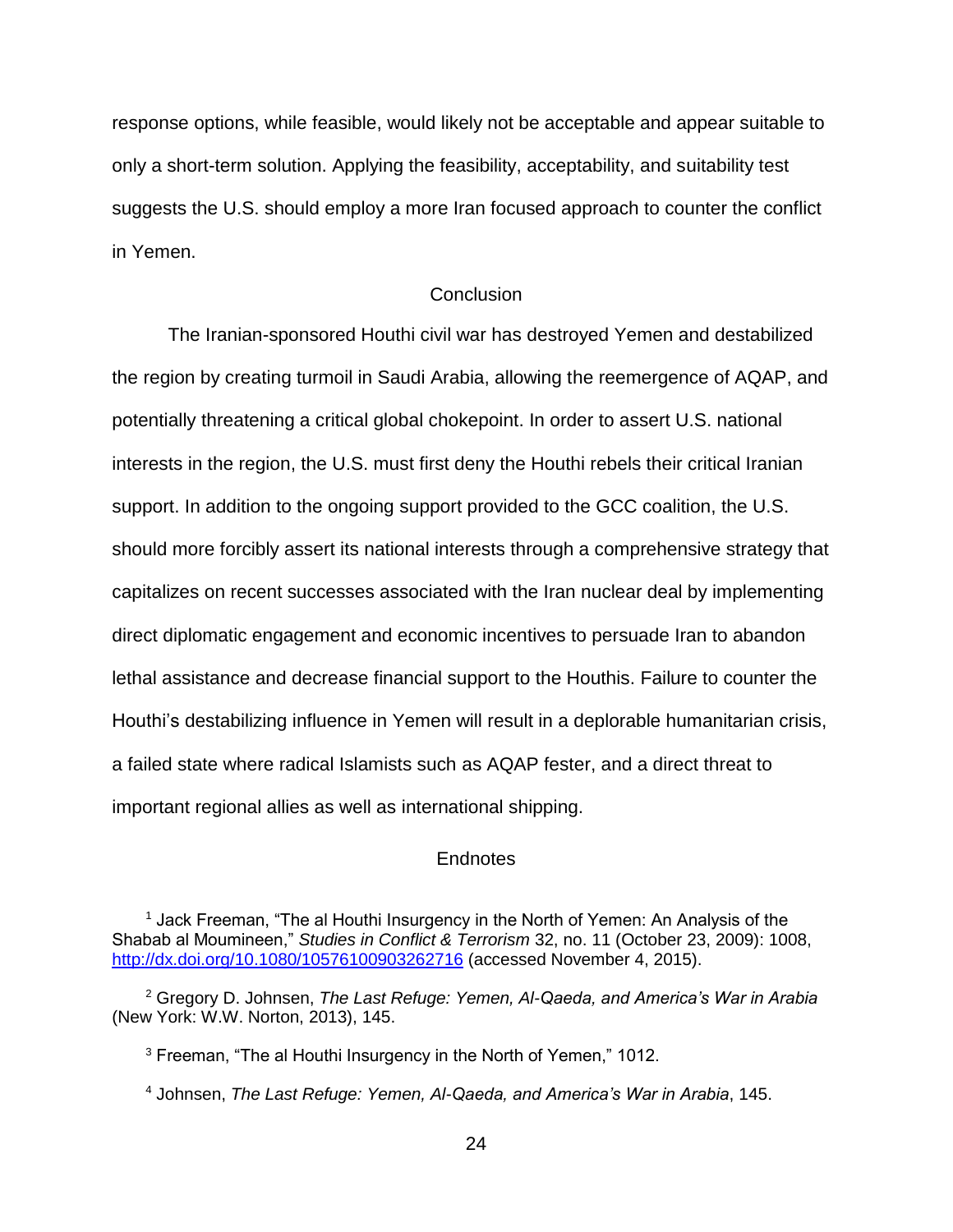Ibid.

<sup>6</sup> Ibid.

Freeman, "The al Houthi Insurgency in the North of Yemen," 1008.

<sup>8</sup> Ibid.

Ibid., 1008-1009.

Ibid., 1009.

Ibid.

Johnsen, *The Last Refuge: Yemen, Al-Qaeda, and America's War in Arabia*, 153.

Ibid., 158.

Ibid., 159.

Ibid., 286.

 Zachary Laub, "Yemen in Crisis," July 8, 2015, 2, [http://www.cfr.org/yemen/yemen](http://www.cfr.org/yemen/yemen-crisis/p36488)[crisis/p36488](http://www.cfr.org/yemen/yemen-crisis/p36488) (assessed October 27, 2015).

Ibid., 3.

Ibid.

Ibid.

Ibid.

Ibid.

 Steven R. Ward, "The Continuing Evolution of Iran's Military Doctrine," *The Middle East Journal* 59, no. 4 (Autumn, 2005): 563.

<sup>23</sup> Marc R. DeVore and Armin B. Stahli, "Explaining Hezbollah's Effectiveness: Internal and External Determinants of the Rise of Violent Non-State Actors," *Terrorism and Political Violence* 27, no. 2 (April 4, 2014): 332.

<sup>24</sup> Stephen Carter, "Iran's Interests in Afghanistan and their Implications for NATO," *International Journal* 65, no. 4 (Autumn 2010): 977-993.

<sup>25</sup> Ward, "The Continuing Evolution of Iran's Military Doctrine," 569.

Ibid., 564-565.

Freeman, "The al Houthi Insurgency in the North of Yemen," 1014.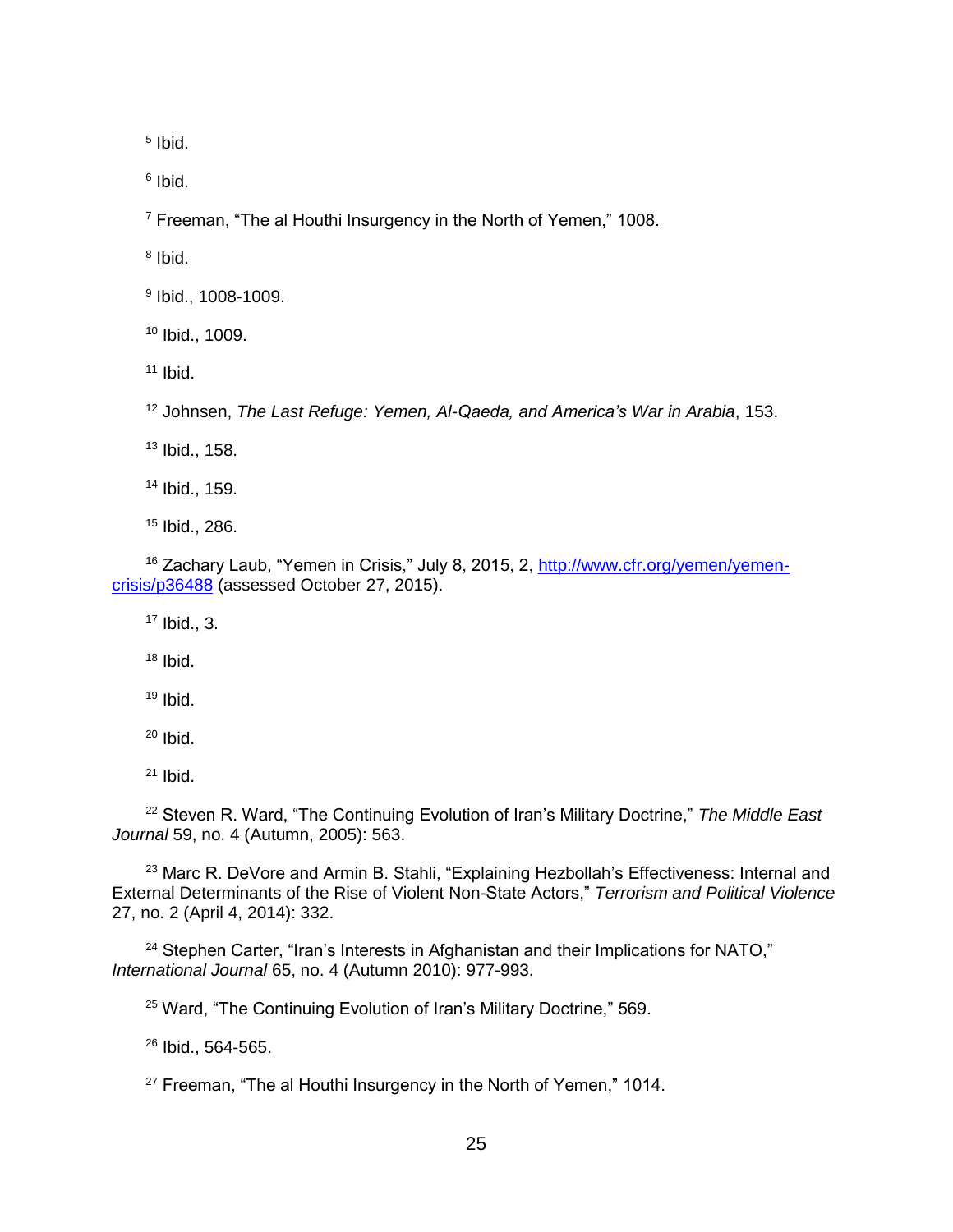$28$  Ibid.

 $29$  Ibid.

 $30$  Ibid.

 $31$  Ibid.

 $32$  Ibid.

 $33$  Ibid.

<sup>34</sup> Stephen Seche, "Iran, Yemen and the Gulf Cooperation Council," *Hampton Roads International Security Quarterly*, October 1, 2015, 89.

<sup>35</sup> Somini Sengupta, "U.N. Security Council Bans Sales of Arms to Houthi Fighters in Yemen," *New York Times Company*, blog entry posted April 14, 2015, [http://www.nytimes.com/2015/04/15/world/middleeast/yemen-houthis-saudi-airstrikes-arms](http://www.nytimes.com/2015/04/15/world/middleeast/yemen-houthis-saudi-airstrikes-arms-embargo.html?partner=bloomberg)[embargo.html?partner=bloomberg](http://www.nytimes.com/2015/04/15/world/middleeast/yemen-houthis-saudi-airstrikes-arms-embargo.html?partner=bloomberg) (accessed November 4, 2015).

<sup>36</sup> David D. Kirkpatrick, "Kerry Says U.S. Knew of Iran's Military Aid to Houthi Rebels," *New York Times Company*, blog entry posted April 9, 2015, [http://www.nytimes.com/2015/04/10/world/middleeast/kerry-us-iran-military-aid-houthi](http://www.nytimes.com/2015/04/10/world/middleeast/kerry-us-iran-military-aid-houthi-yemen.html?partner=bloomberg)[yemen.html?partner=bloomberg](http://www.nytimes.com/2015/04/10/world/middleeast/kerry-us-iran-military-aid-houthi-yemen.html?partner=bloomberg) (accessed November 4, 2015).

<sup>37</sup> Sengupta, "U.N. Security Council Bans Sales of Arms to Houthi Fighters in Yemen."

<sup>38</sup> Jeremy Binnie, "Suspected Iranian Missile Shipment Seized in Arabian Sea," *Jane's Defense Weekly*, October 1, 2015, 1-2.

<sup>39</sup> Ibid., 2.

 $40$  Ibid.

<sup>41</sup> Ibid., 1.

<sup>42</sup> Barrack Obama, *National Security Strategy* (Washington, DC: The White House, February 2015), 26,

[https://www.whitehouse.gov/sites/default/files/docs/2015\\_national\\_security\\_strategy.pdf](https://www.whitehouse.gov/sites/default/files/docs/2015_national_security_strategy.pdf) (accessed November 18, 2015).

<sup>43</sup> Laub, "Yemen in Crisis," 1,6.

 $44$  Ibid., 6.

<sup>45</sup> Ibid., 6-7.

 $46$  Ibid., 6.

<sup>47</sup> Dan Stewart, "Yemen's Neglected Disaster," *Time*, November 9, 2015, 40.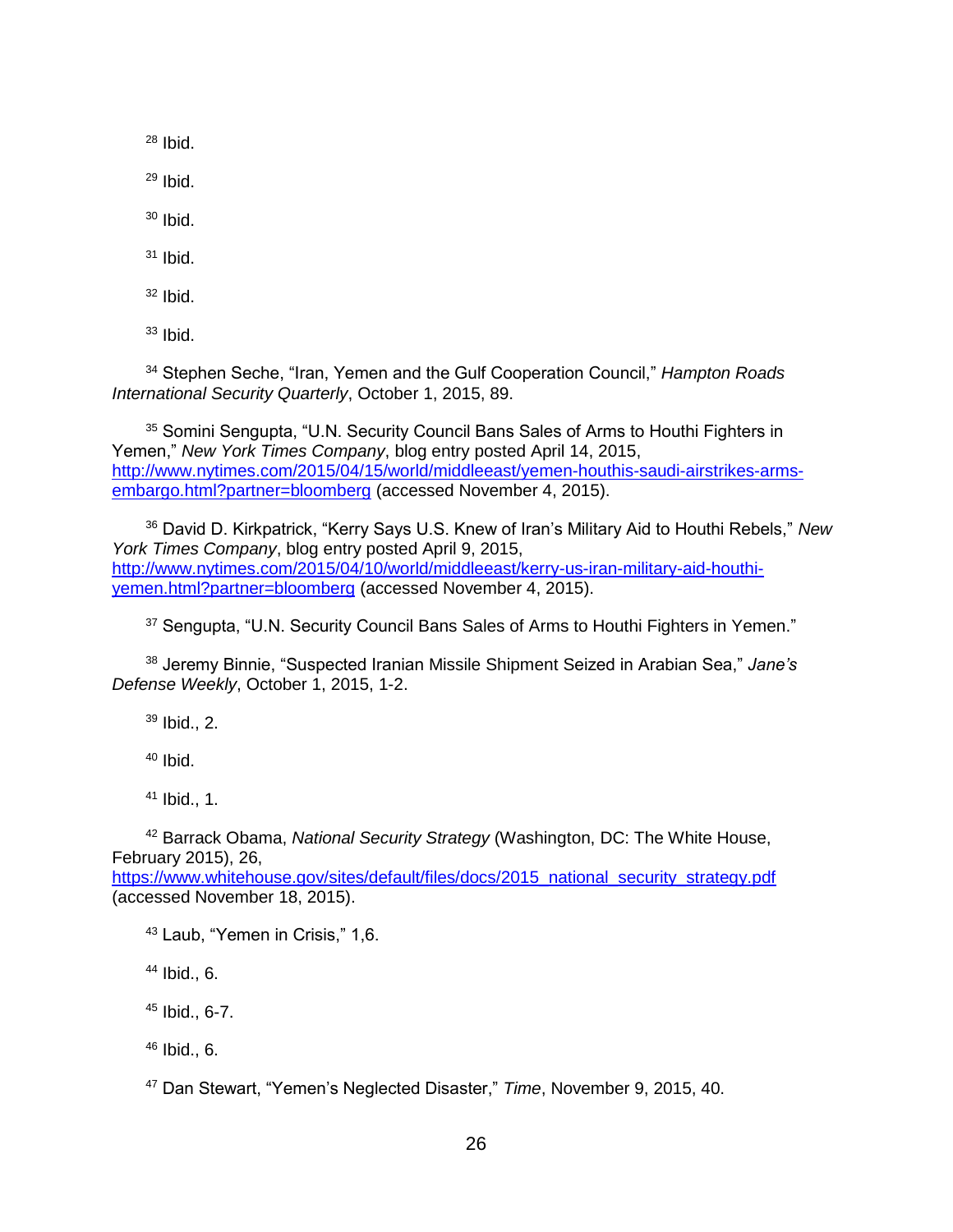Laub, "Yemen in Crisis," 6-7.

Ibid., 6.

Stewart, "Yemen's Neglected Disaster," 40.

Laub, "Yemen in Crisis," 7.

 Eric Schmitt and Michael R. Gordon, "Saudi Resolve on Yemen Reflects Limits of U.S. Strategy," *New York Times Company*, blog entry posted April 22, 2015, <http://www.nytimes.com/2015/04/23/world/middleeast/yemen-airstrikes.html?partner=bloomberg> (accessed November 4, 2015).

Laub, "Yemen in Crisis," 6.

Stewart, "Yemen's Neglected Disaster," 43.

 Mary Beth Long, "U.S. Strategy Regarding Yemen and the Gulf Cooperation Council," *Hampton Roads International Security Quarterly*, October 1, 2015, 83.

Seche, "Iran, Yemen and the Gulf Cooperation Council," 89.

 Simon Henderson, "The Menace From Disintegrating Yemen," *Wall Street Journal,* March 24, 2015.

Laub, "Yemen in Crisis," 5.

59 Jeremy Binnie, "Update: Yemeni Ballistic Missile Attacks Continue against Saudi Arabia," *Jane's Defense Weekly*, August 28, 2015, 3.

Ibid.

Ibid.

 Jeremy Binnie, "Gulf Shield: Missile Threats and Defence in the GCC," *Jane's Defense Weekly*, October 20, 2015.

 Ibid., 1-2. Ibid., 2.

Ibid.

Ibid.

Ibid., 1-2.

Ibid., 2.

<sup>69</sup> Binnie, "Update: Yemeni ballistic missile attacks continue against Saudi Arabia," 1-3.